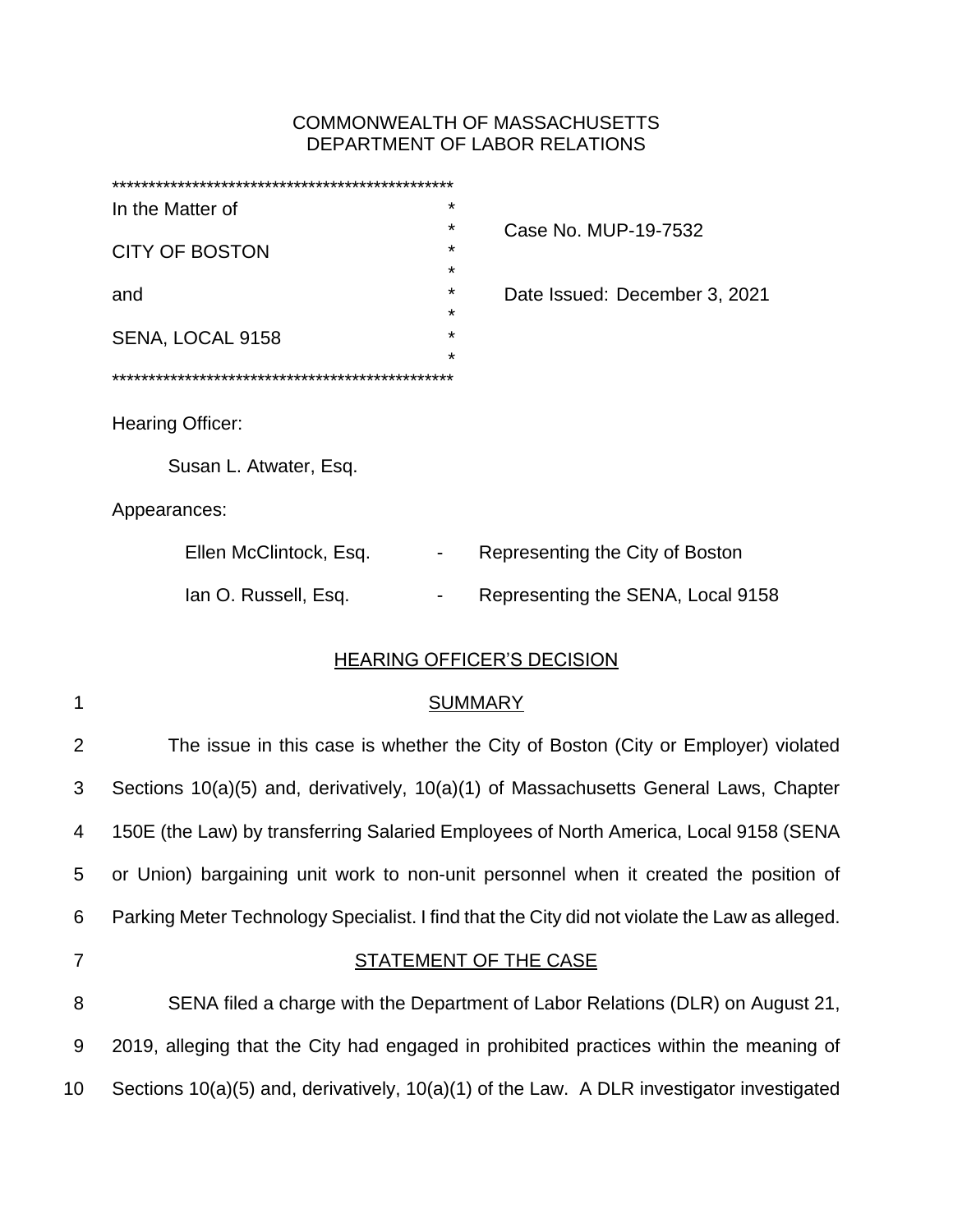| $\mathbf 1$          | the charge and issued a Complaint of Prohibited Practice (Complaint) on December 5,                                                                                                                                                           |  |  |  |
|----------------------|-----------------------------------------------------------------------------------------------------------------------------------------------------------------------------------------------------------------------------------------------|--|--|--|
| 2                    | 2019. The Complaint alleged that the City violated Sections 10(a)(5) and, derivatively,                                                                                                                                                       |  |  |  |
| 3                    | 10(a)(1) of the Law by failing to bargain in good faith when it transferred SENA bargaining                                                                                                                                                   |  |  |  |
| 4                    | unit work to non-unit personnel by creating the position of Parking Meter Technology                                                                                                                                                          |  |  |  |
| 5                    | Specialist. <sup>1</sup> The City filed an Answer to the Complaint on or about December 17, 2019.                                                                                                                                             |  |  |  |
| 6                    | I conducted a hearing by WebEx video conference on June 26, 2020 and July 16,                                                                                                                                                                 |  |  |  |
| $\overline{7}$       | 2020, at which both parties had the opportunity to be heard, to examine witnesses and to                                                                                                                                                      |  |  |  |
| 8                    | introduce evidence. Both parties filed post-hearing briefs on or about October 14, 2020.                                                                                                                                                      |  |  |  |
| 9                    | Based on the record, which includes witness testimony, my observation of the witnesses'                                                                                                                                                       |  |  |  |
| 10                   | demeanor, stipulations of fact, and documentary exhibits, and in consideration of the                                                                                                                                                         |  |  |  |
| 11                   | parties' arguments, I make the following findings of fact and render the following opinion.                                                                                                                                                   |  |  |  |
| 12                   | <b>STIPULATIONS OF FACT</b>                                                                                                                                                                                                                   |  |  |  |
| 13                   |                                                                                                                                                                                                                                               |  |  |  |
| 14<br>15             | 1. The City is a public employer within the meaning of the Law.                                                                                                                                                                               |  |  |  |
| 16<br>17             | 2. SENA is an employee organization within the meaning of Section 1 of the Law.                                                                                                                                                               |  |  |  |
| 18<br>19<br>20       | 3. American Federation of State County and Municipal Employees, Council 93<br>(AFSCME) also represents a unit of employees employed by the City.                                                                                              |  |  |  |
| 21<br>22             | 4. Within the City's Boston Transportation Department ("BTD") there is a Parking<br><b>Meter Operations Unit.</b>                                                                                                                             |  |  |  |
| 23<br>24<br>25<br>26 | 5. The Parking Meter Operations Unit consists of two supervisors that hold the title<br>of Supervisor- Parking Meter Operations, SENA positions; one Parking Meter<br>Operations Foreperson, an AFSCME position; one Parking Meter Technology |  |  |  |

<sup>&</sup>lt;sup>1</sup> The Complaint included five separate job duties in the Parking Meter Technology Specialist job description which it alleged transferred bargaining unit work in violation of the Law. On the first day of hearing, SENA stated that it would not proceed on the following job duties: "[p]rovides technical assistance and administrative guidance," "[r]epresents Meter Operations Unit in training of new Parking Enforcement Officers," and "provides overview of on street and multi-space parking meters operations." As a result, I do not address whether those job duties violated the Law.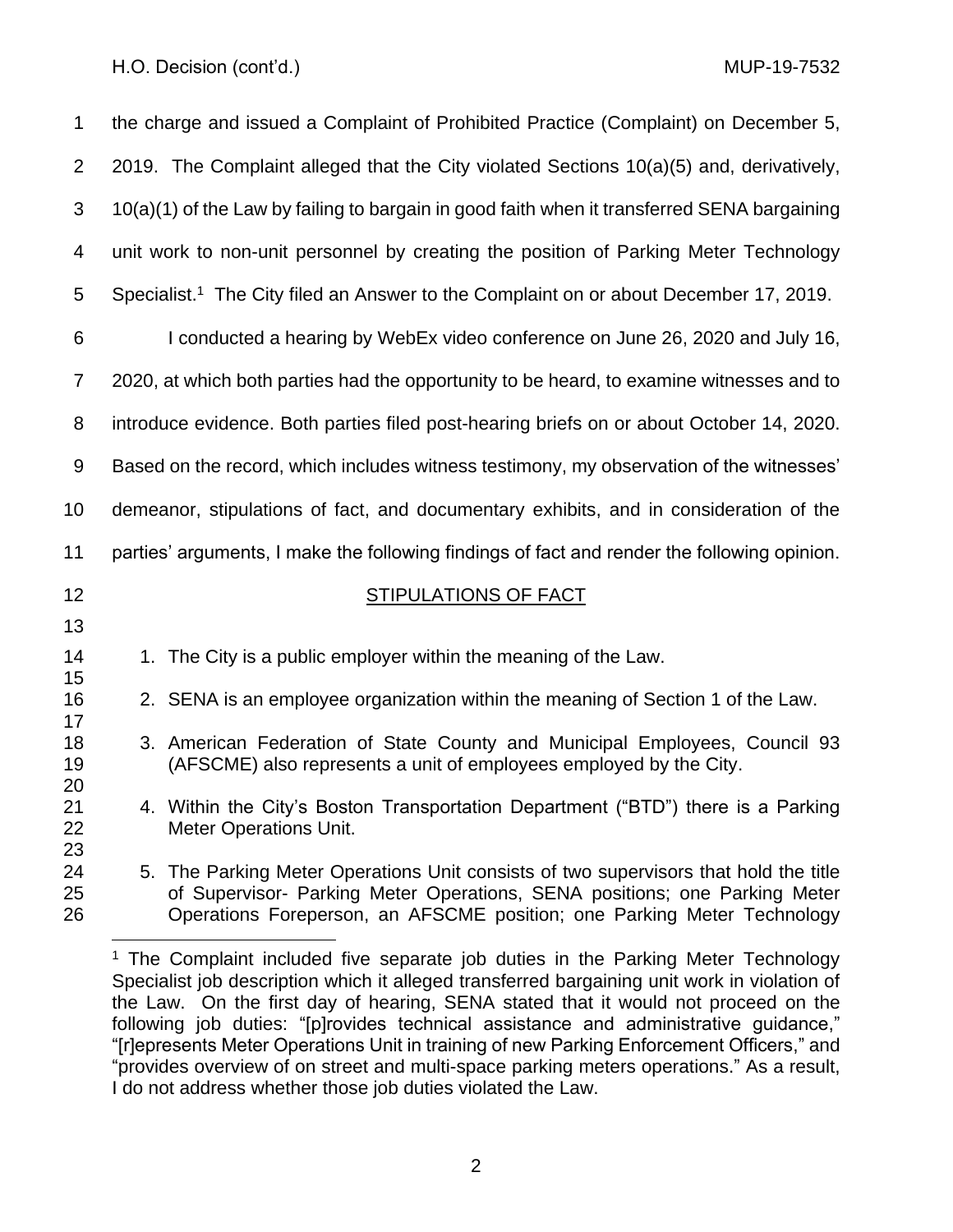- Specialist ("Technology Specialist"), an AFSCME position; and eight Parking Meter Operations Persons, AFSCME positions.
- 6. Timothy Hallahan ("Hallahan") and Kevin Ruane ("Ruane") currently hold the title of Supervisor- Parking Meter Operations. Both report directly to Deputy Commissioner of Field Operations, a non-Union position. Bradley Gerratt ("Gerratt") currently holds the position of Deputy Commissioner of Field Operations.
- 7. On August 1, 2019, the City posted a job bid for the newly created position Technology Specialist in BTD.
- 8. The City did not provide SENA with the AFSCME job description for the Technology Specialist position prior to posting a job bid for the position. The City did not provide notice to the Union of the contents of the AFSCME job description or have any discussion with SENA regarding the job duties of the Technology Specialist, prior to posting a job bid for the AFSCME position.
- 9. BTD hired Lisa Bernard-Stapleton ("Stapleton") as the Technology Specialist on August 26, 2019.
- 22 10. Prior to Stapleton assuming the position of Technology Specialist, she worked as a Parking Meter Operations Foreperson, a[n] AFSCME position, between March 26, 2008 and August 25, 2019; as a Parking Meter Operations Person I, a[n] AFSCME position, between June 18, 2007 and March 25, 2008; as a Parking Meter Operations Person, a[n] AFSCME position, between August 18, 2001 to June 17, 2007.
- 11.Stapleton also worked temporarily out of grade as a Supervisory of Parking Enforcement, a SENA position, between February 12, 2018 and August 10, 2018. Stapleton paid SENA dues during this period.
- 12.As Parking Meter Operations Foreperson, Stapleton reported to Hallahan, Supervisor- Parking Meter Operations, a SENA bargaining unit member.
- 13.Parking Meter Enforcement Unit is also a unit in BTD.
- 14.The Sign Shop is also a unit in BTD.
- 15.The Parking Meter Operations Unit maintains and collects revenue from street parking meters throughout the City. The City currently uses single space meters and multi-space parking meters or Pay and Display Meters. Drivers pay at a Pay and Display kiosk and then place receipt of payment in their car. Both single space meters and Pay and Display meters accept quarters, debit or credit cards, and payment from a cell phone-based web application.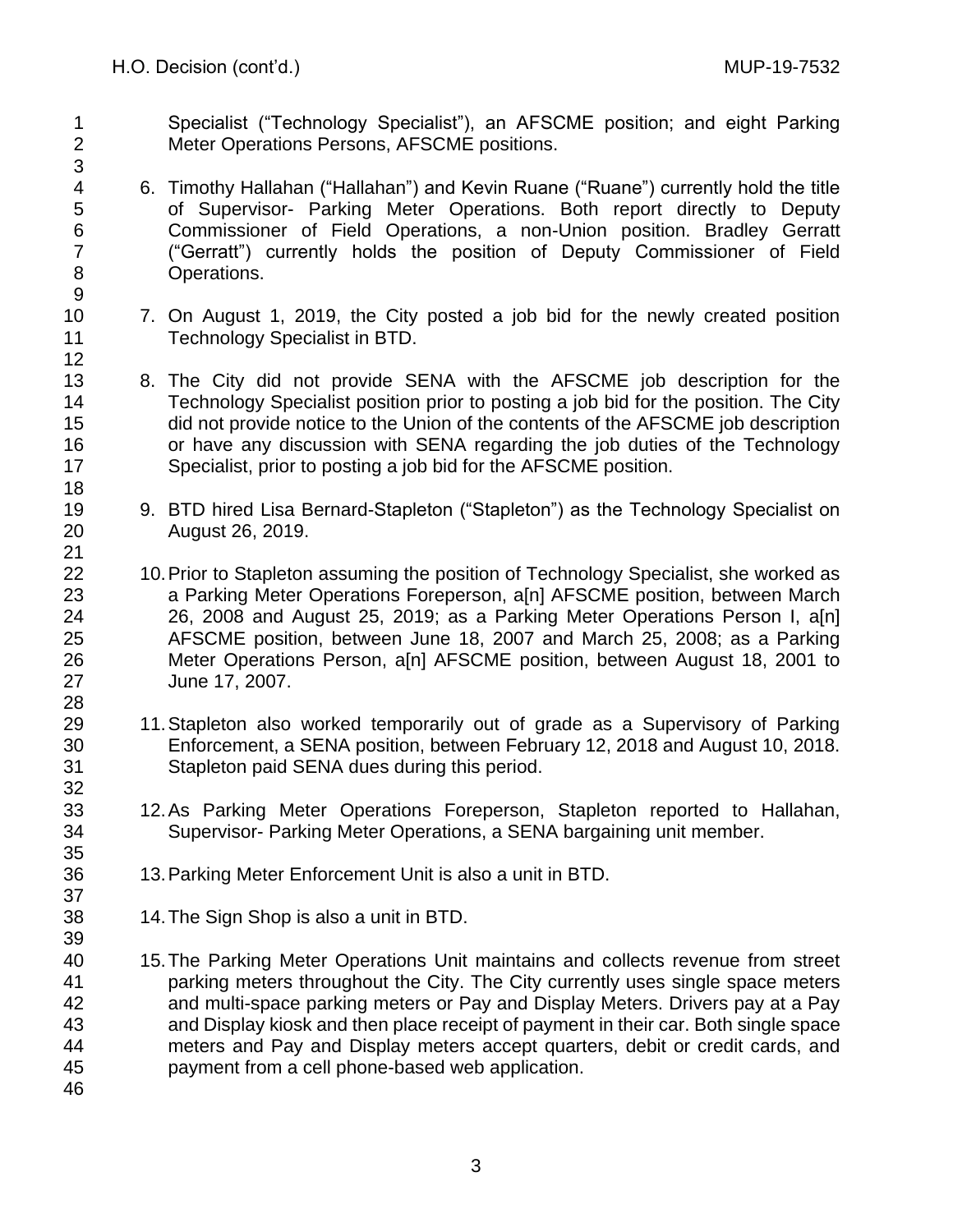- 16.Single space meters are equipped with two sets of batteries and a solar panel. One battery is connected to and charged by the solar panel. BTD sources internal mechanisms in the single space meters from a vendor named IPS. IPS also repairs some broken single space parking meters at a facility located out of state.
- 17.On or around 2016, BTD replaced mechanical single space meters with the electronic IPS meters currently used.
- 18.The Pay and Display Meters are also battery-operated and recharged by solar power. BTD sources Pay and Display Meters from a vendor called Flowbird, formerly called Parkeon. BTD started using the Pay and Display Meters sometime between 2010 and 2012. When Pay and Display Meters were first introduced, BTD operated approximately 20-25 kiosks. Currently, BTD operates approximately 150 Pay and Display Meters.
- 19.The Parking Meter Operations Unit works staggered shifts, Monday through Friday, with most staff working 6:30 a.m. - 2:30 p.m.
- 20.The Parking Meter Operations Unit reports to the Unit's offices at 200 Frontage Road, Boston, MA at the start of each shift. From there, Parking Meter Operations persons leave for field work where they collect revenue from the meters and perform general maintenance and repairs on the meters. At the end of the shift, Parking Meter Operations persons report back to 200 Frontage Road.
- 21.The Parking Meter Operations Unit share[s] 200 Frontage Road with other BTD units such as Parking Enforcement. The City of Boston also has a tow lot at 200 Frontage Road.
- 

# 29 FINDINGS OF FACT

- **Temporary Service Procedures**
- Article 13, entitled Temporary Service in a Higher or Lower Classification, of the
- 2017 2020 collective bargaining agreement between SENA and the City (SENA CBA)
- provides in pertinent part as follows:
- **Section 1.** While an employee is performing, pursuant to assignment, the duties of a position classified in a grade lower than the grade of the position in which he/she performs regular service, he/she shall be compensated at the rate of pay for the grade of the position in which he/she performs regular service.
- **Section 2.** An employee who is performing, pursuant to assignment, temporary service in a position classified in a grade higher than the grade of the position in which he/she performs regular service, other than the purpose of filling in for an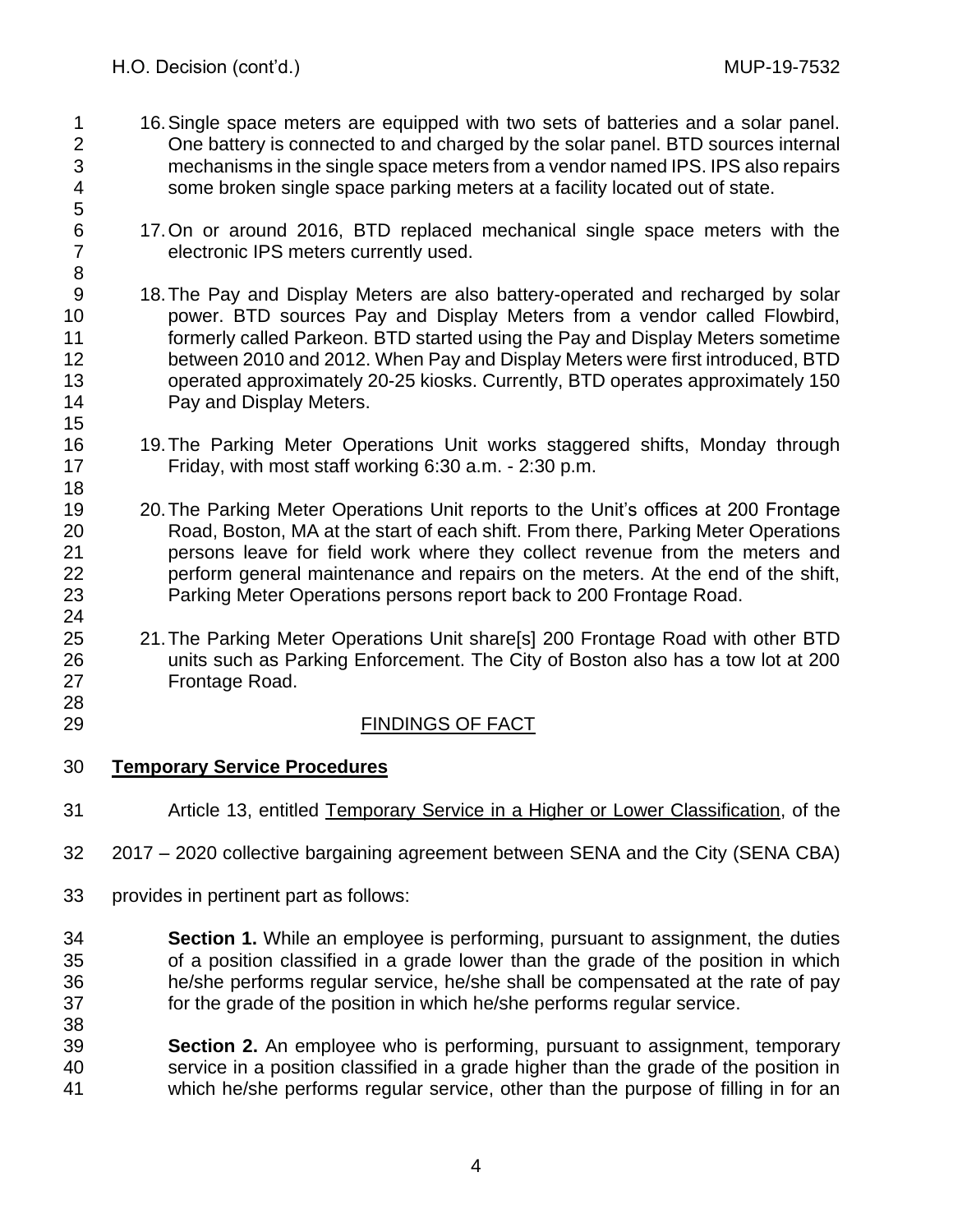employee on vacation, shall commencing with the sixth (6th) consecutive day of actual service in such higher position be compensated at the rate to which he/she would have been entitled had he/she been promoted to such position. A superior shall not refuse to provide a written assignment form when requiring an employee to work in a position classified in a higher grade, as described above. Any remedy 6 based on a grievance filed under this section shall be limited in effect to a period<br>7 hot to exceed five (5) days prior to the date of the filing of the grievance in writing. not to exceed five (5) days prior to the date of the filing of the grievance in writing.

Similarly, Article 11, entitled Temporary Service in a Higher or Lower Classification

- and Promotions, of the 2016 2020 collective bargaining agreement between AFSCME
- and the City (AFSCME CBA) provides in pertinent part as follows:
- **Section 1.** While an employee is performing, pursuant to assignment, the duties of a position classified in a grade lower than the grade of the position in which he/she performs regular service, he/she shall be compensated at the rate of pay for the grade of the position in which he/she performs regular service.
- **Section 2.** Compensation for Work in a Higher Classification. For purposes of this article, a "permanent vacancy" shall be defined as a position that has been vacated due to resignation, termination, retirement, or other separation of employment which the employer intends to fill. A "temporary vacancy" shall be defined as a position that has been vacated due to an extended leave of absence (medical or non-medical), a workers compensation injury/illness, or other extenuating circumstances that prevent an incumbent from returning to work for an extended period of time, which the employer intends to fill on a temporary basis. An employee who is performing, pursuant to assignment, temporary service in a position classified in a grade higher than the grade of the position in which he/she performs regular service (temporary out of grade or "TOG"), other than for the purpose of filling in for an employee on vacation, shall commencing with the sixth ( 6th) consecutive day of actual service in such higher position, be compensated for such service in such higher position at the rate to which he/she would have been entitled had he/she been promoted to such position. Such an assignment shall not exceed sixty ( 60) working days. In the event a TOG assignment extends beyond the sixty ( 60) working day time frame, the position shall be posted as either a temporary or permanent vacancy at the discretion of the Department. Prior to selecting an employee to fill a temporary vacancy, the City shall interview incumbent employees who occupy titles of an equal grade or titles in the next lowest grade who apply for such position. However, the Department of Public Works shall not be required to interview anyone other than incumbent Inspectors who apply for temporary promotion to Foreman.

# **Parking Meter Operations Unit**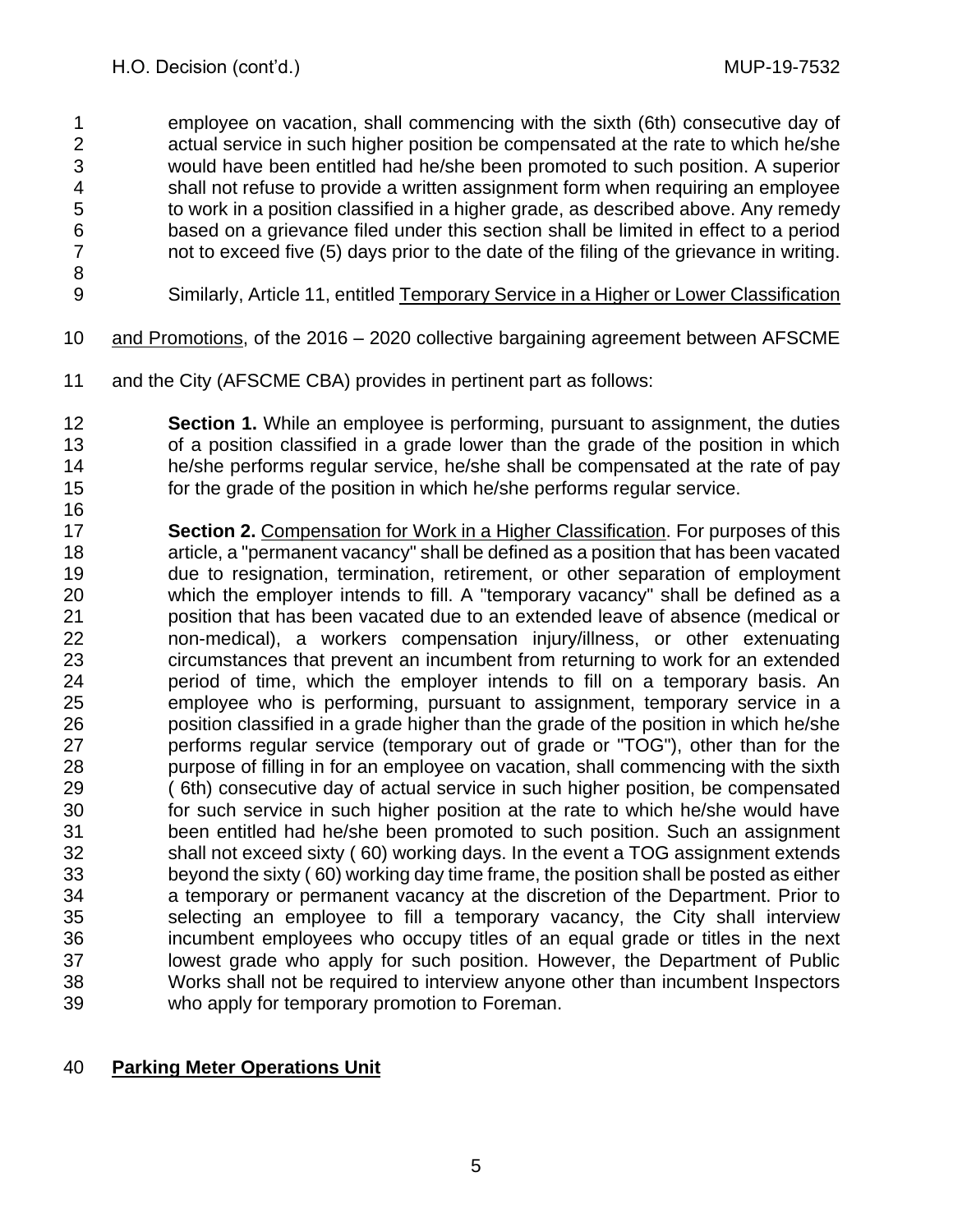The Parking Meter Operations Unit (PMOU or Unit) is one of several units within the Boston Transportation Department (BTD) overseen by the Deputy Commissioner for Field Operations, Bradley Gerratt (Gerratt). The PMOU maintains and collects revenue from the City's parking meters. Until August 1, 2019, the PMOU was staffed by two Supervisors - Parking Meter Operations, SENA positions; Parking Meter Operations Forepersons, AFSCME positions; and eight Parking Meter Operations Persons, AFSCME positions. The PMOU works staggered shifts, Monday through Friday, with most staff working 6:30 a.m. - 2:30 p.m. Employees report to the PMOU's offices at 200 Frontage Road in Boston at the start of each shift. From there, PMOU employees leave for field work, where they either collect revenue from parking meters or perform maintenance. At the end of a shift, Parking Meter Operations Persons report back to 200 Frontage Road.

## **Office of Human Resources**

 Patricia Casey (Casey) has been the Human Resources Director for the Office of Streets, Public Works, and Transportation since approximately 2017 and held other roles within that office for the prior five years. Jane Calobrisi (Calobrisi) is a Principal Administrative Assistant and reports to Casey. Casey is responsible for tracking City job descriptions. Specifically, when a BTD department or division decides to upgrade or create a position, Casey meets with its designated manager or other supervisory personnel to define the essential functions and qualifications for the position. In so doing, Casey coordinates with the City's central Office of Human Resources (OHR). OHR reviews and approves all finalized job descriptions that Casey prepares, including the formatting, bargaining unit, description language, compensation, and grade. Once a job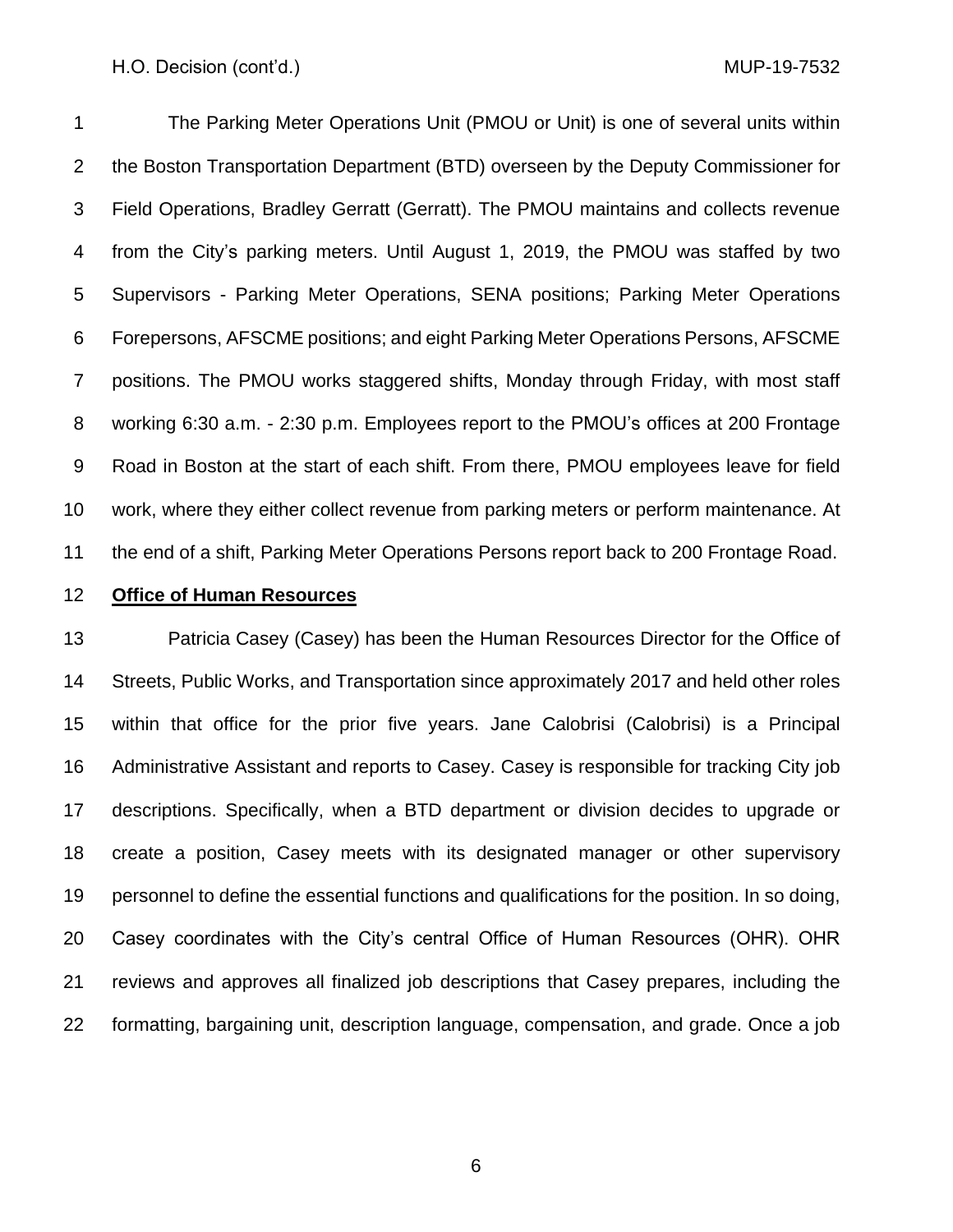description is finalized, Casey notifies the bargaining unit containing the new or upgraded position. Open positions are posted internally and on the City's Career Center website.

**Temporary Out-of-Grade Assignments**

 Temporary Out-of-Grade [TOG] Assignments are made pursuant to Article 13 of the AFSCME CBA. A similar provision exists in the SENA CBA with the City. According to the SENA CBA, an employee is placed in TOG status on the sixth day of their actual service in a vacant, higher position. Usually, this occurs when the employee in the vacant position is either out on an extended leave or leaves the position entirely. Not all vacancies are subject to TOG appointments; whether to appoint a lower-grade employee as a TOG assignment is a case-by-case decision which depends on whether position can stay vacant or if the work performed in that role needs to continue uninterrupted for operational reasons. TOG appointments are only made to higher—not lower or equivalent—grade positions. AFSCME unit employees can be TOG appointed into SENA unit positions. To appoint someone to a TOG assignment, a department head submits a request to the department's internal human resources staff. Once the TOG request is received, the human resources staff follows the TOG assignment process.

**New Meter Technology**

 Prior to 2010, BTD parking meters were primarily mechanical and single space. Between 2010 and 2012, BTD began to use electronic multi-space parking meters. In 2016, BTD also began replacing any remaining mechanical, single space parking meters with electronic ones. Prior to 2019, the City conducted a two-year pilot program which tested variable parking rates for high profile events and areas. In 2019, BTD started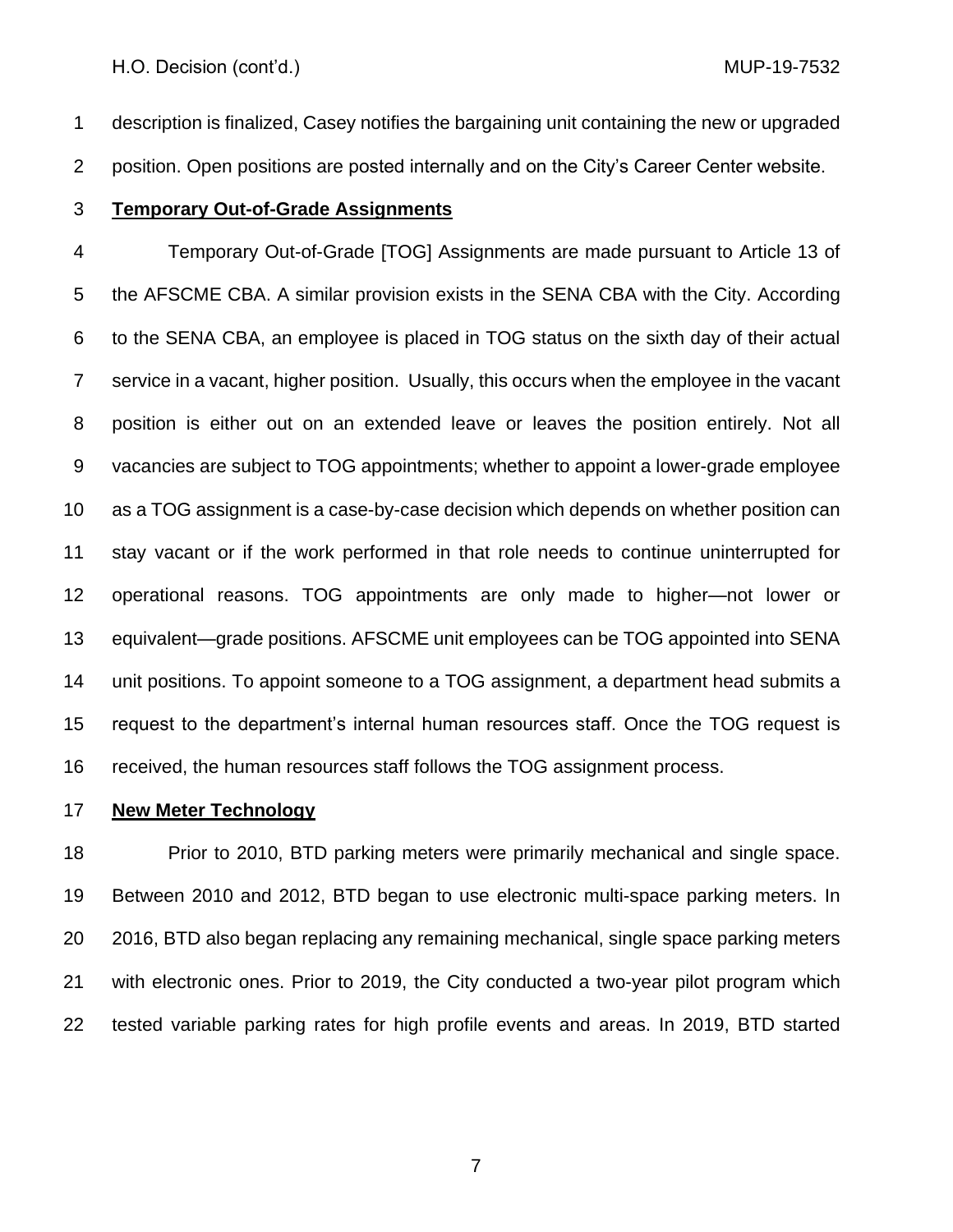permanently varying its parking rates by meter, instead of charging a flat rate across the City.

 Electronic meters require software and wireless connectivity to operate. Electronic meters are managed by back-office software (Back Office), internal software programs that manage electronic meters and contain individual meter profiles or identities. Individual meters are identified in Back Office by a letter and number series. Back Office controls parking meters via an RFID card installed in each meter. The parking meter's profile identifies its location, hours of operation, rate, and time limit. Back Office also controls what a parking meter displays to the public. Employees in the Supervisor - Parking Meter Operations and Parking Meter Operations Foreperson roles have Back 11 Office access.<sup>2</sup>

 Employees who service electronic meters do so via a meter access card. Collections staff insert a collections card into meters from which they collect money. Maintenance staff bring a diagnostic card that they insert into meters they repair and put in codes depending on the type of maintenance they perform. In both instances, the card functions to create an activity log which tracks employee work. Meter cards often malfunction because they must be inserted into every single meter accessed by an employee regardless of weather conditions.

## **Supervisor - Parking Meter Operations - Hallahan**

 Since 2007, Timothy Hallahan (Hallahan) was the Supervisor – Parking Meter Operations (Supervisor) for PMOU repair and maintenance, responsible for managing parking meter repair and maintenance operations. During the same period, Kevin Ruane

The Technology Specialist position also has Back Office access.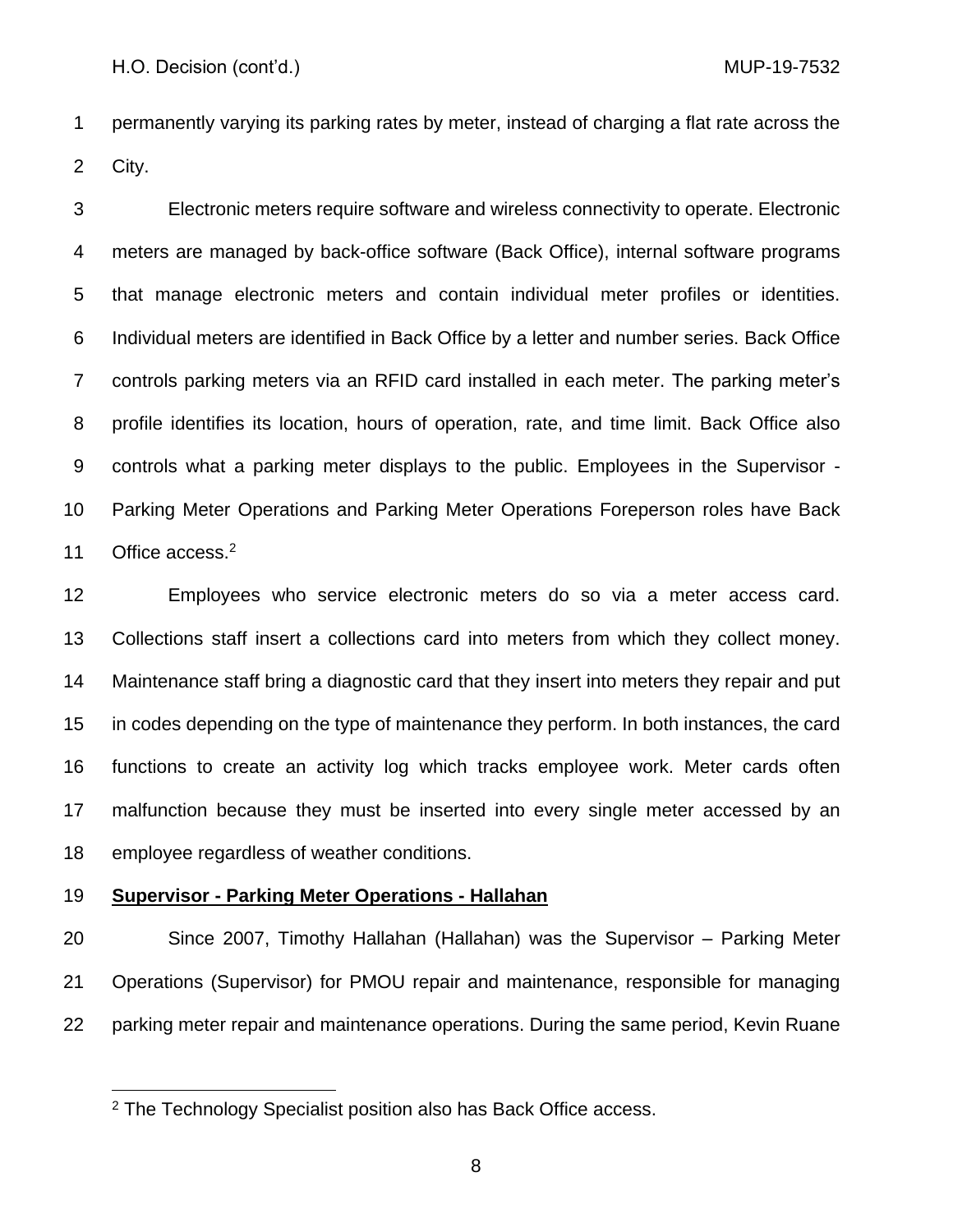(Ruane) was the Supervisor for PMOU collections, responsible for managing parking meter collections. Both supervisors report directly to Gerratt. Hallahan usually works from 6:30 a.m. to 3:30 p.m., while Ruane usually works from 7:00 a.m. to 4:00 p.m.

 The two Supervisor positions collectively oversee the daily operations of the PMOU, performing similar duties for their separate sections of the PMOU and following Unit policies. Hallahan assigns the work of maintenance staff by creating pre-set schedule templates. Pre-set schedules assign maintenance staff to standardized parking meter routes which have been assigned alphabetical labels and are serviced on a rotating basis. Maintenance staff assigned to a route perform a visual inspection of parking meters and perform on-site repairs as needed. Maintenance staff are notified of their schedule via an assignment board that is updated each morning. Changes to the pre-set schedule primarily occur when there is a staffing issue or when the PMOU receives a priority call. Hallahan verbally communicates any changes to the pre-set schedule in the morning, prior to dispatching any employees. If Hallahan is absent but Ruane is not, Ruane approves any necessary changes to the pre-set schedule. Similarly, Hallahan approves any necessary changes to the pre-set schedule for collection staff when Ruane is absent. Either Hallahan or Ruane is in the PMOU office most of the time. Hallahan occasionally assigns maintenance staff to special projects in lieu of assigning them to a standard route. Special projects are defined as anything out of the ordinary compared to the routine, daily preventative maintenance that Hallahan's staff performs, including battery replacement, parking meter dome covering, post replacement, oiling, and installation/removal of meters. Hallahan administers special projects by individually planning them, scheduling specific staffing, and allocating resources. Hallahan also has access to Back Office.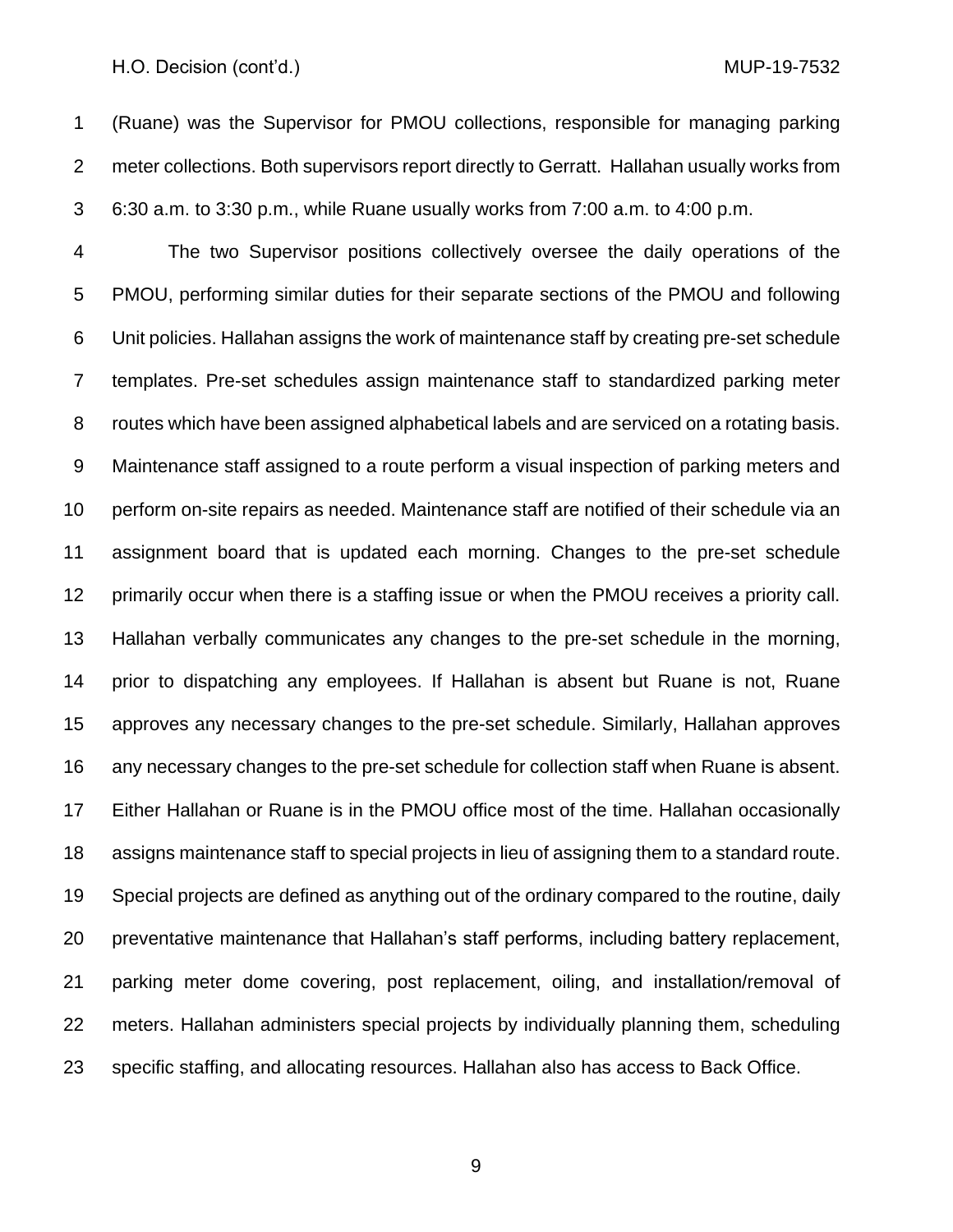Hallahan, along with Ruane, is also responsible for less routine matters, like maintenance staff personnel issues. Hallahan performs annual performance reviews for the maintenance staff who reported to him - in whole or in substantial part - over the prior year. Hallahan also monitors employee performance and responds to personnel issues, communicating any problems to individual maintenance staff members on a daily or weekly basis, as needed. At least once a week, Hallahan meets with individual staff members to address questions, problems, and other discrete issues. Similarly, Hallahan investigates potential maintenance staff disciplinary issues reported by members of the public or other employees, discusses them with staff members as appropriate, and forwards acute issues to Gerratt or the City's Human Resources Department. Hallahan also drafts PMOU-specific policies, such as those related to breaktime, and communicates directly with Casey regarding general human resources issues like hiring. 13 In addition to personnel matters, Hallahan also prepares the maintenance staff budget and manages it on an ongoing basis throughout the year. In his budgetary role, Hallahan analyzes the daily and annual usage of materials and consumables, particularly regarding special projects. Hallahan then uses his analysis to prepare the maintenance budget for the year and justify any additional requests. In preparing the budget, Hallahan receives requests and feedback from maintenance staff members regarding specific needs or shortages. Once a budget is approved, Hallahan monitors expenditure categories to ensure that maintenance funding lasts through the fiscal year. Hallahan is more involved in managing and tracking the PMOU budget than SENA supervisors at other units within the BTD.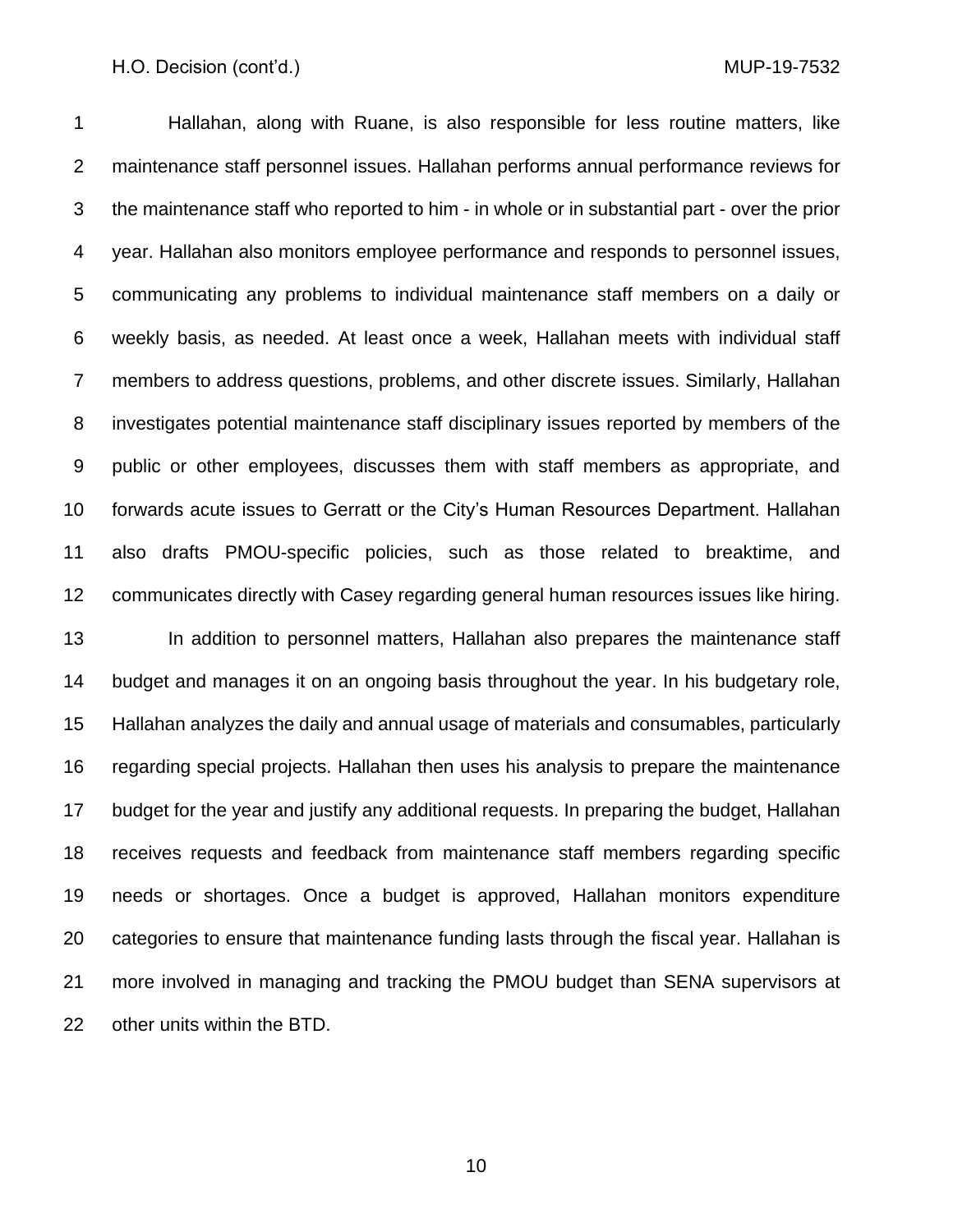Operationally, Hallahan manages the process of shipping and receiving electronic single-space parking meters for repair. Third-party vendor IPS repairs malfunctioning single space parking meters at an out-of-state facility. Specifically, IPS repairs single space meters' internal units, defined as the piece that accepts payment and displays transaction information to the user. When electronic single space meters were first introduced, Hallahan received training from IPS regarding the new technology. Hallahan then created an internal PMOU maintenance training process, as well as the removal/repair/return procedure for defective meters. Single space meter repair training is given to new employees as part of the hiring process, as well as to existing employees 10 when necessary. Any changes to the repair process template<sup>3</sup> are made by Hallahan.

 Processing a single space meter for repair is a multi-step process. First, a maintenance staff member identifies a defective meter in the field and - if initial corrective action does not fix an issue - brings it back to the PMOU shop after recording its individual ID number. Once a meter is in the PMOU maintenance shop, staff run a diagnostic test on it (referred to as "bench work"). Per the repair process template, if the meter unit still cannot be repaired internally following diagnostic testing, maintenance staff then submit a paper to have it shipped to IPS. Once a standardized repair return material authorization (RMA) template is completed, Hallahan forwards it to the vender for an RMA number. Upon receipt of the RMA, Hallahan signs the attached invoice and gives final payment

<sup>&</sup>lt;sup>3</sup> Template is the internal term for the standardized forms used by PMOU employees. Different templates are used for different purposes, such as repair processing, scheduling, and equipment returns.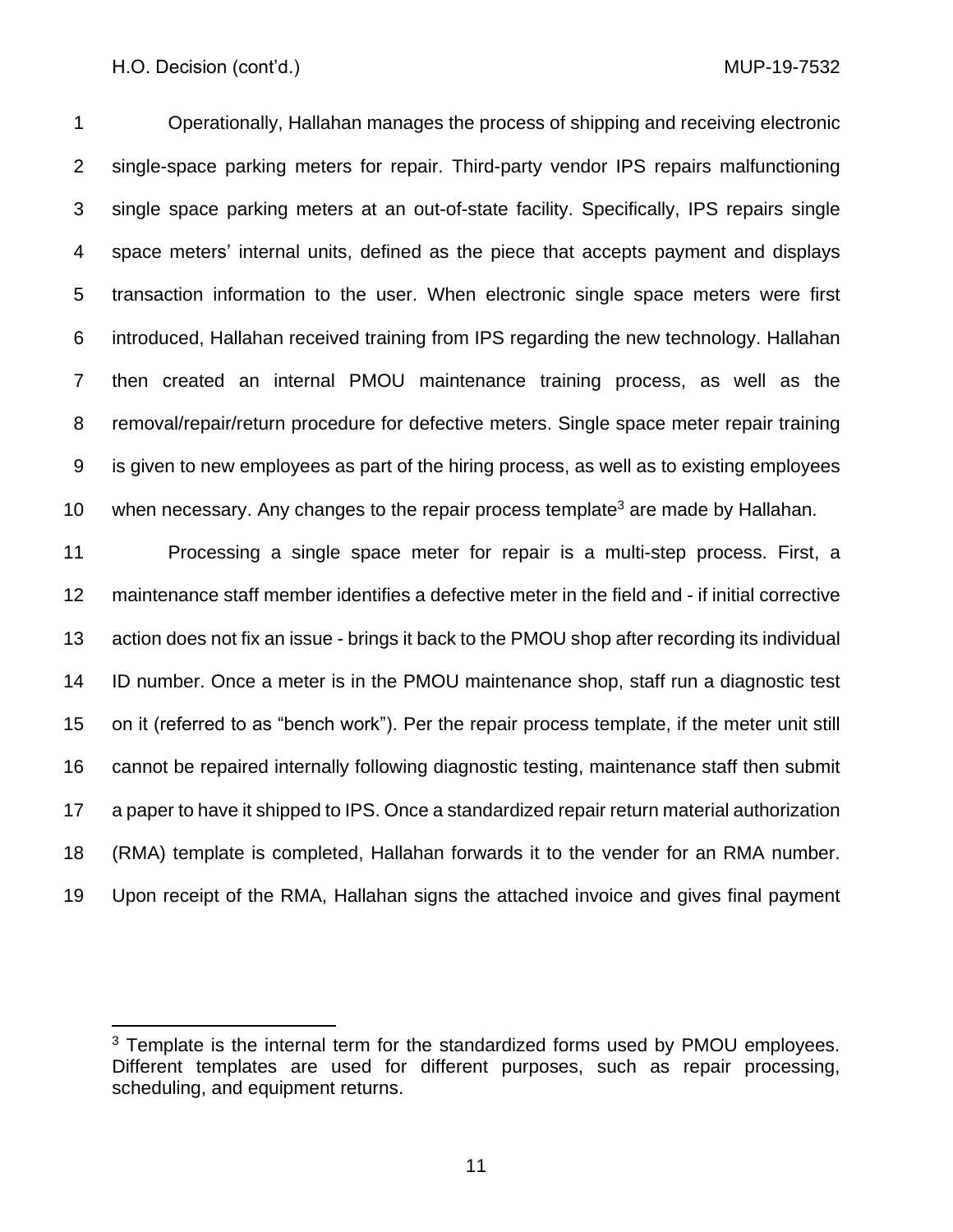approval. If a parking meter is returned without being repaired, Hallahan stops payment

on any connected invoice and emails the vendor directly regarding the issue.

# **Parking Meter Operations Foreperson Bernard-Stapleton<sup>4</sup>**

Between March 2008 and August 2019, Lisa Bernard-Stapleton (Stapleton) was a

Parking Meter Operations Foreperson (Foreperson) in the PMOU and part of the

- 6 AFSCME bargaining unit.<sup>5</sup> Stapleton was originally hired in 2001 and held two other
- AFSCME bargaining unit positions within the PMOU before her promotion in 2008. In her

Foreperson role, Stapleton reported directly to Hallahan. The Foreperson job description

contains the following description of the essential functions of the job:

 under general supervision, assists, trains and directly supervises the work of employees in the Parking Meter Operations unit in the installation, repair and maintenance of all parking meters and appurtenances. Assist[s], trains and directly supervises the collection and security of all revenue from parking meters; assists 14 the supervisor of Parking Meter Operations. Schedules daily repair and collection routes; prepares work orders for meter installations and removals; regularly monitors and prepares reports from data collected from electronic meter maintenance divisions. Assists in the preparation of the division's budget; prepares month [sic] reports through the use of DOS and Windows environment programs. Does related work as required.

- Stapleton had access to the Back Office software used to control electronic parking
- meters and used it more often than her collections Foreperson counterpart, Kevin Vaughn
- (Vaughn). Stapleton generally accessed Back Office each morning, upon arriving at work.
- After logging in, Stapleton checked both multi-space and single space meters for any

 Unless otherwise specified, all job duties described in this section refer to work performed as a Parking Meter Operations Foreperson prior to August 1, 2019.

 Stapleton also worked TOG as a Supervisor of Parking Enforcement, a SENA unit position, between February 12, 2018, and August 10, 2018. Stapleton paid SENA dues during this period. SENA filed a grievance over Stapleton's TOG assignment, arguing that another SENA member was more qualified for the assignment.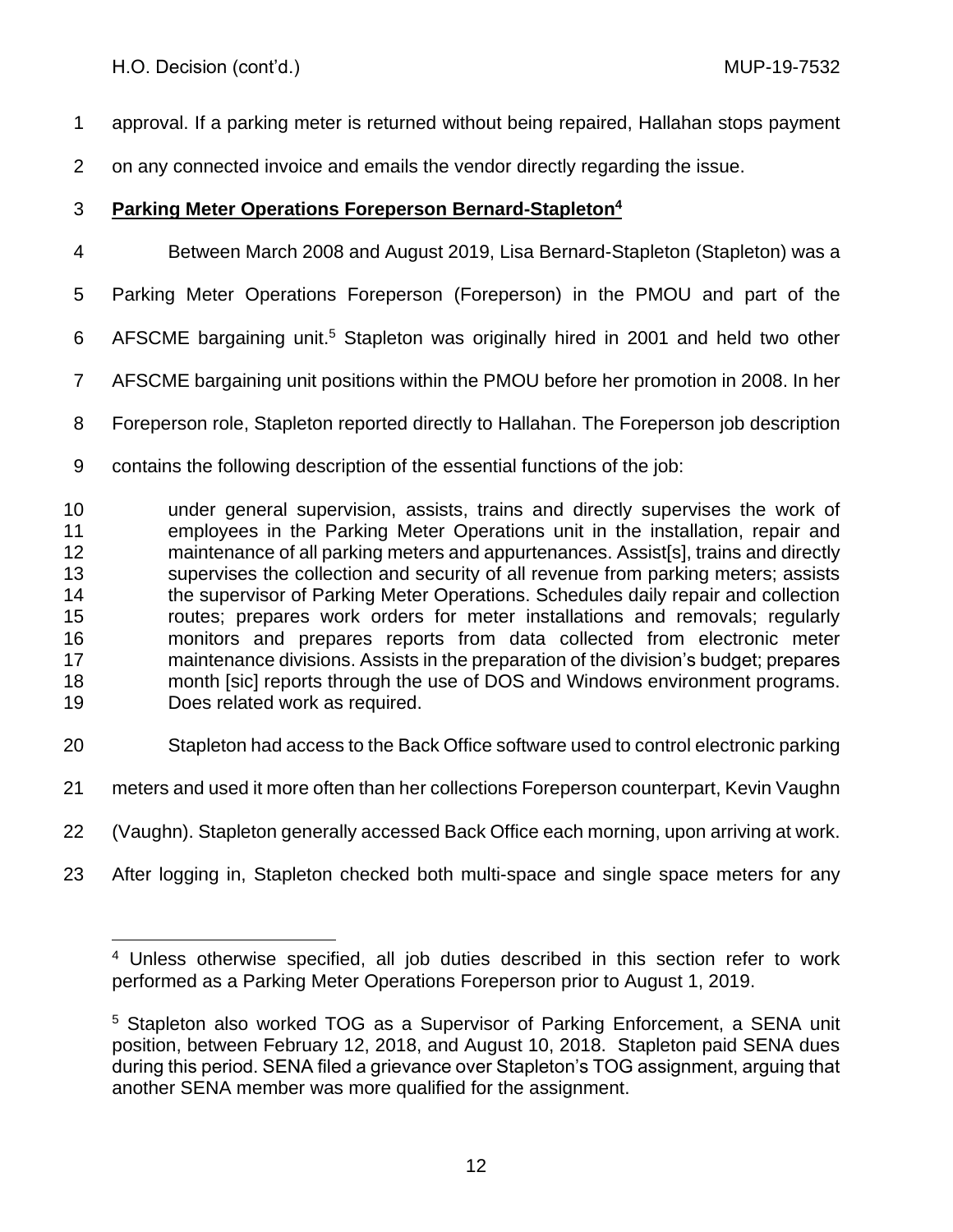indicator lights which signal a problem, such as paper shortages or malfunctioning card readers. Stapleton performed this parking meter status work since electronic meters were installed in 2016. In addition to using Back Office, Stapleton collected daily worksheets from field maintenance staff and compiled lists of meters requiring repair. Stapleton also monitored PMOU supply levels and notified Hallahan when something needed to be ordered. When Stapleton required office supplies, she would request them from Hallahan.

 As a Foreperson, Stapleton played a limited role in assigning work to subordinate employees. Under the direction of Hallahan and Ruane, Stapleton assigned maintenance staff members to maintenance routes and, occasionally, special projects by entering their names into standardized scheduling templates. Stapleton also participated in special projects herself but did not manage them. In the event maintenance staff were absent or finished work early, Stapleton consulted her Supervisors and modified their schedules as needed. Stapleton rarely made scheduling changes without oversight because a supervisor was usually present. However, Stapleton generally arrived at work between thirty minutes and one hour before her Supervisors.

 Stapleton also played a limited role in supervising staff in the field. Specifically, Stapleton responded to radio or phone calls from maintenance staff seeking assistance and answered routine inquiries. Routine inquiries included maintenance staff losing their meter access card, suffering injuries, needing vehicle assistance, or relaying citizen questions. If maintenance staff were locked out of their vehicle, Stapleton would report the issue to Hallahan and either she, Ruane, Hallahan or Vaughn would bring them a key.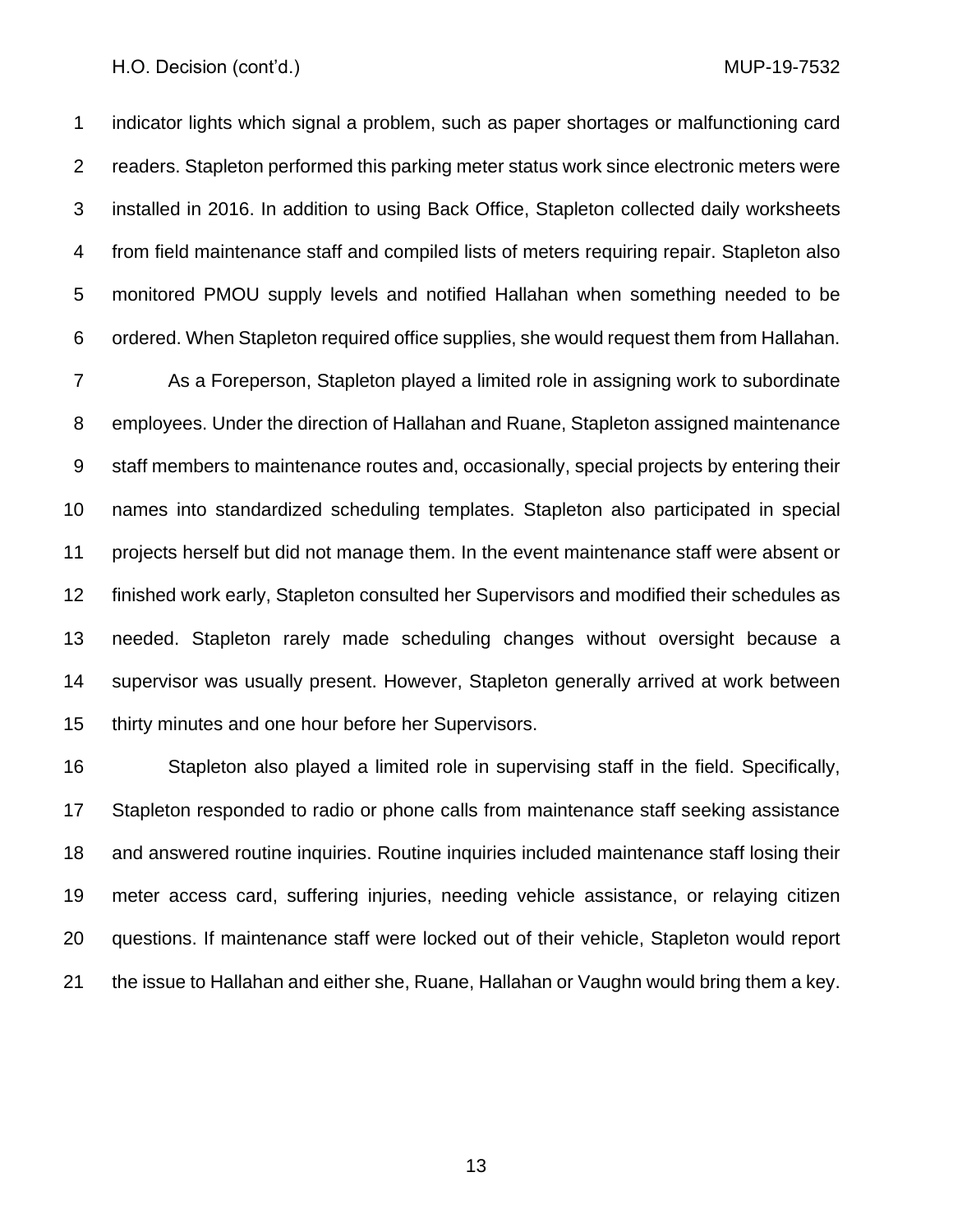1 Stapleton followed a similar procedure for broken collection keys. <sup>6</sup> However, Stapleton routed more complicated questions to her Supervisors. If neither Hallahan or Ruane was available, Stapleton wrote a report of the issue and, occasionally, contacted Gerratt for guidance in their place. Hallahan, Ruane, or Vaughn also answered some radio calls themselves, without involving Stapleton. In her supervisory actions, Stapleton followed 6 previously established policy and did not draft or authorize new policies.<sup>7</sup>

 On two occasions, Stapleton responded to personnel issues involving staff in the field. First, Stapleton fielded a complaint from a Starbucks employee after PMOU employee Owen Mahoney (Mahoney) became belligerent after he was denied use of the café's bathroom. Second, on a different day, Stapleton responded to Mahoney himself after he complained about his route assignment and requested permission to leave his 12 route.<sup>8</sup> The City's Human Resources Department performed a follow-up investigation of the second incident. Neither Hallahan nor Ruane was in the PMOU office during the second incident. Both incidents involving Mahoney happened prior to 2018. For each incident, Stapleton provided a written report to her supervisors and interacted directly with Casey. However, during her time in the Foreperson role, Stapleton never completed a performance review of another PMOU employee.

 $6$  Stapleton also testified that she kept track of staff breaks which are called in over the radio as part of a posted procedure. However, Stapleton stated that this occurred only on a de facto basis due to a vacant dispatcher position after August 2019. Therefore, I do not understand this as part of her regular job duties in any position.

<sup>&</sup>lt;sup>7</sup> Stapleton also performed some duties related to collections. Stapleton had access to the "money room" keys and would unlock it for collections staff to deposit money canisters. However, Vaughn plays a more active role in controlling money room access, including the distribution of meter keys.

<sup>&</sup>lt;sup>8</sup> Mahoney was performing collection duties that day as part of Ruane's staff.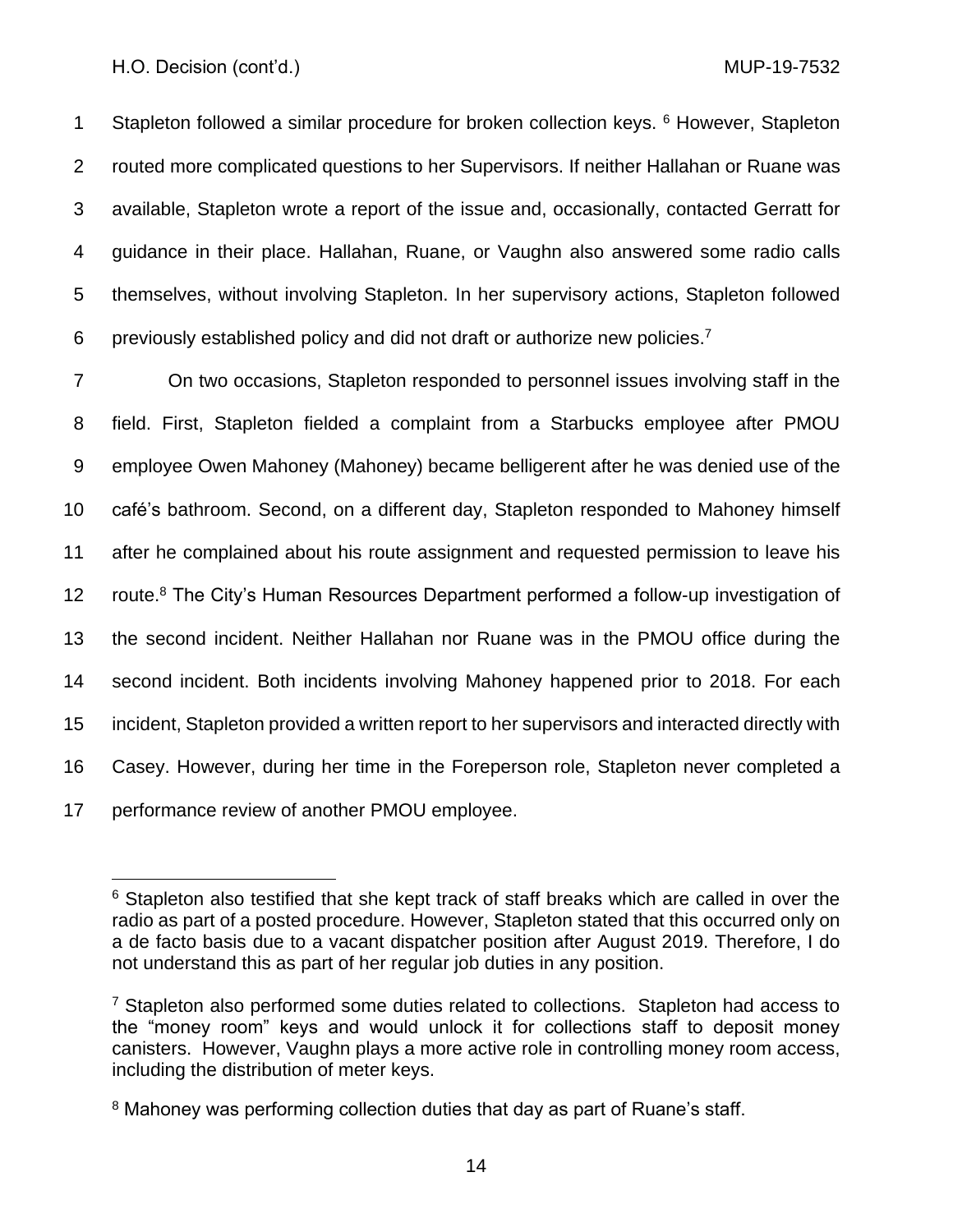Stapleton participated in the single space meter internal unit repair process. Stapleton began performing this work six months after single space electronic meters were installed in 2016. After field maintenance staff removed an internal unit for repair, Stapleton inputted the information from their handwritten documents recording the removal into a spreadsheet. Once a unit received diagnostic testing and was designated for further repair, Stapleton extracted its information from daily worksheets, completed a standardized repair template, and submitted the template for Hallahan's approval. Stapleton occasionally performed diagnostic troubleshooting herself. Following the vendor's issuance of an RMA, Stapleton usually printed the packing labels and shipping labels for the returning units, unless Hallahan did it instead.

 When repaired units were received from the vendor, Stapleton or Hallahan examined the packing slip to ensure all units were present. Once meter units were received, Stapleton performed additional diagnostic testing to ensure they were repaired correctly. When meter units were returned unrepaired, Stapleton would create a separate RMA and forward the issue to Hallahan for resolution. Stapleton would sometimes review and sign repair invoice slips but would forward them to Hallahan for payment. Stapleton followed essentially the same process for diagnosing and repairing multi-space meter units as for single space meter units. Stapleton did perform some additional duties for multi-space units, such as compiling lists of affected units. However, Hallahan still communicated directly with multi-space unit vendors and approved final payment.

## **Creation of Technology Specialist Position**

 Prior to February 2019, Gerratt - in conjunction with Hallahan and Ruane - identified a need to upgrade the Foreperson position occupied by Stapleton. Gerratt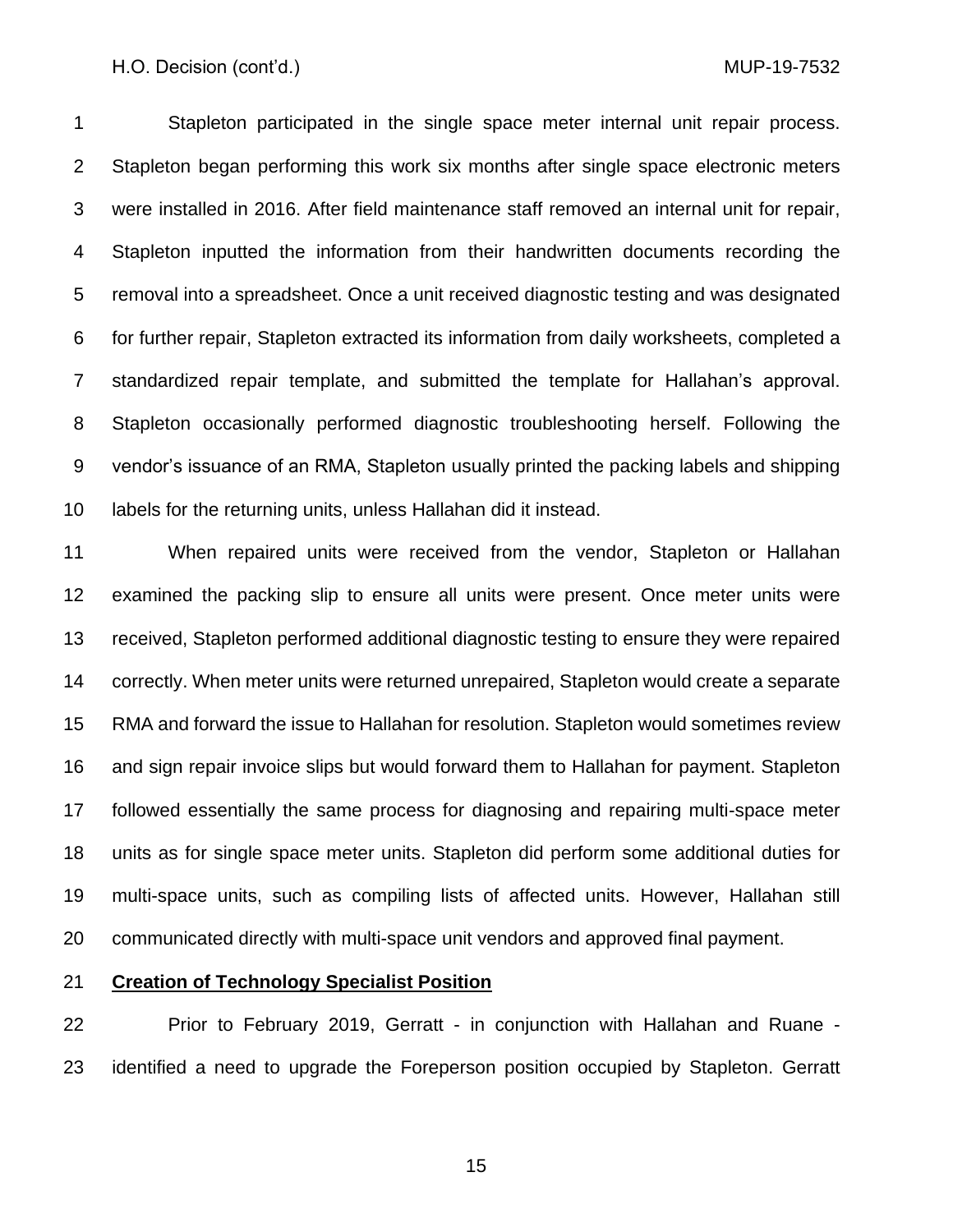believed an upgrade was necessary because the position had grown in responsibility - both generally within the PMOU and specifically regarding the technical challenges occasioned by the introduction of electronic meters - and no longer reflected the duties in the Foreperson job description. Thus, Gerratt wanted Stapleton to receive a higher grade for the work she was already doing as Foreperson.

 On or about February 15, 2019, Gerratt sent an email to Hallahan and Ruane. Attached to the email were two documents, a draft job description for a position of Assistant Supervisor - Parking Meter Operations (Assistant Supervisor), and a draft proposal of a personnel restructuring of the PMOU which included that position. The draft proposal discussed, in part, the reason for the creation of the Assistant Supervisor position, saying:

 In addition, as the City has increased the number of electronic parking meters on City streets and also has expanded its Performance Parking program, the role of one of our current meter shop Parking Meter Operations Foreperson has expanded and requires this person to assume more responsibility for managing the IPS and Parkeon back office meter databases and reporting on parking meter performance, to lead the staff in repairing the much more complex multi-space meters being installed in growing numbers on the City's streets and to assist in the Supervision of all meter shop activities.

Among other responsibilities, the draft Assistant Supervisor description stated that the

employee would supervise meter staff under the direction of the Supervisors; assist in the

preparation and management of the PMOU budget; and manage the process of shipping

single space mechanisms for repair. The draft Assistant Supervisor description placed it

within the AFSCME bargaining unit.

Gerratt forwarded the Assistant Supervisor description to Hallahan and Ruane for

their information and review, though they had already had a role in drafting it. During the

drafting process, Gerratt and Hallahan discussed whether the role might be placed in the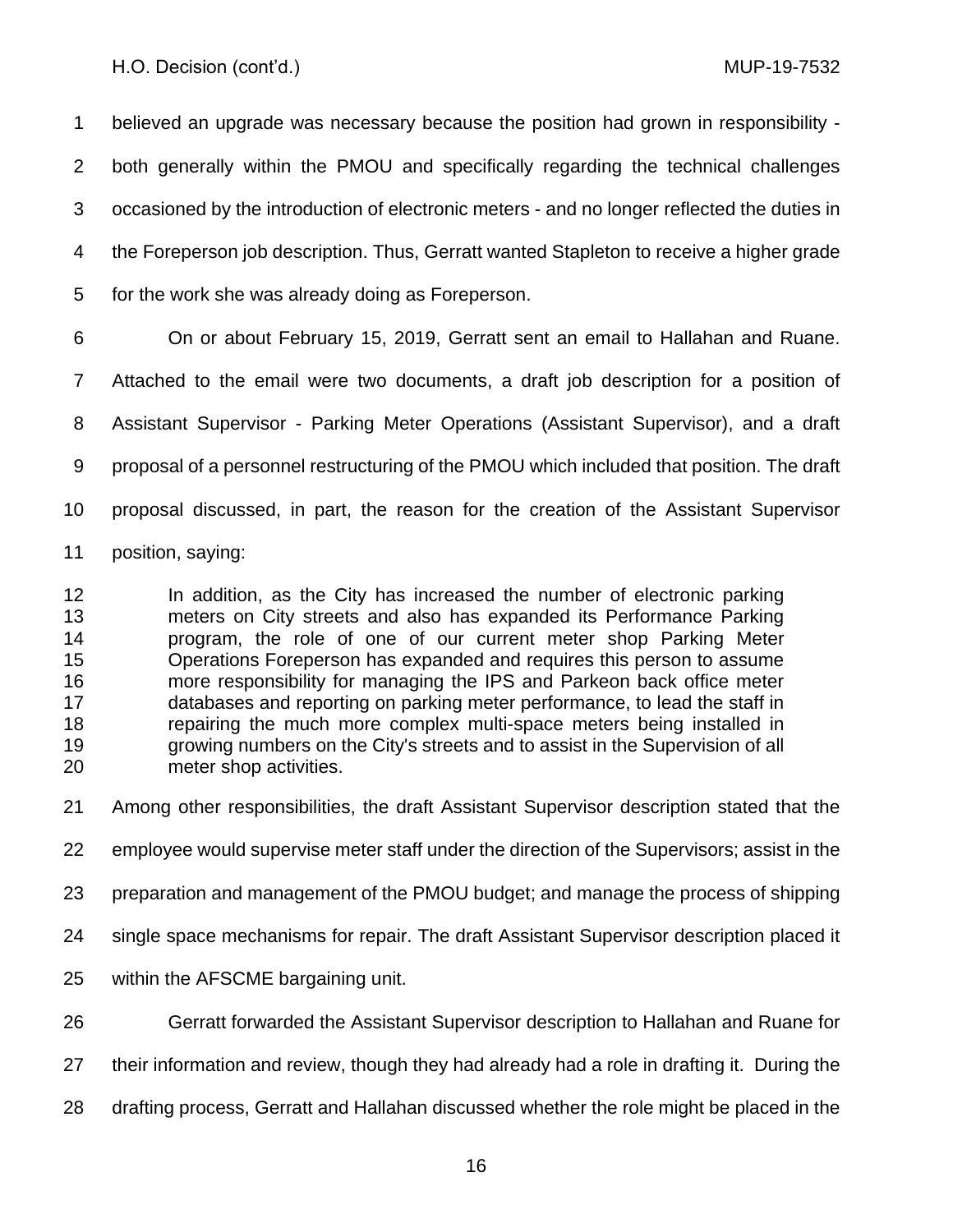SENA bargaining unit, instead of the AFSCME unit. However, this possibility was never discussed with a SENA officer. At some point, the title of "General Foremen" was also discussed as an alternative to both Technology Specialist and Assistant Supervisor.

 The proposed Assistant Supervisor job description eventually became the Technology Specialist job title. Hallahan and Ruane helped draft and revise the Technology Specialist job description as well. Casey and Calobrisi also played a role in drafting the final Technology Specialist job description. As drafted, Gerratt and Casey understood the provision that an employee "assume full responsibility for daily operations" of the PMOU as one applicable to situations where both Hallahan and Ruane were absent. However, they did not understand this provision to require the Technology Specialist to take on the full responsibilities of the supervisors, defined as activities beyond daily tasks. Once it was finalized, Calobrisi shared the Technology Specialist job description with AFSCME. On or about August 1, 2019, after resolving any issues AFSCME had with the description, the Technology Specialist position was posted on the Career Center website, as well as internally posted within different divisions of BTD.

 The finalized Technology Specialist job description included, among others, three requirements. First, at bullet point five, that "in the absence of the supervisor of parking 18 meter operations, [the Technology Specialist] assumes full responsibility for supervising the daily operation of parking meter operations, including scheduling and assigning work of all parking meter collections and repair staff." Second, at bullet point four, that the Technology Specialist "participate[] in the preparation and management of the [PMOU's] budget." Finally, at bullet point ten, that the Technology Specialist is responsible for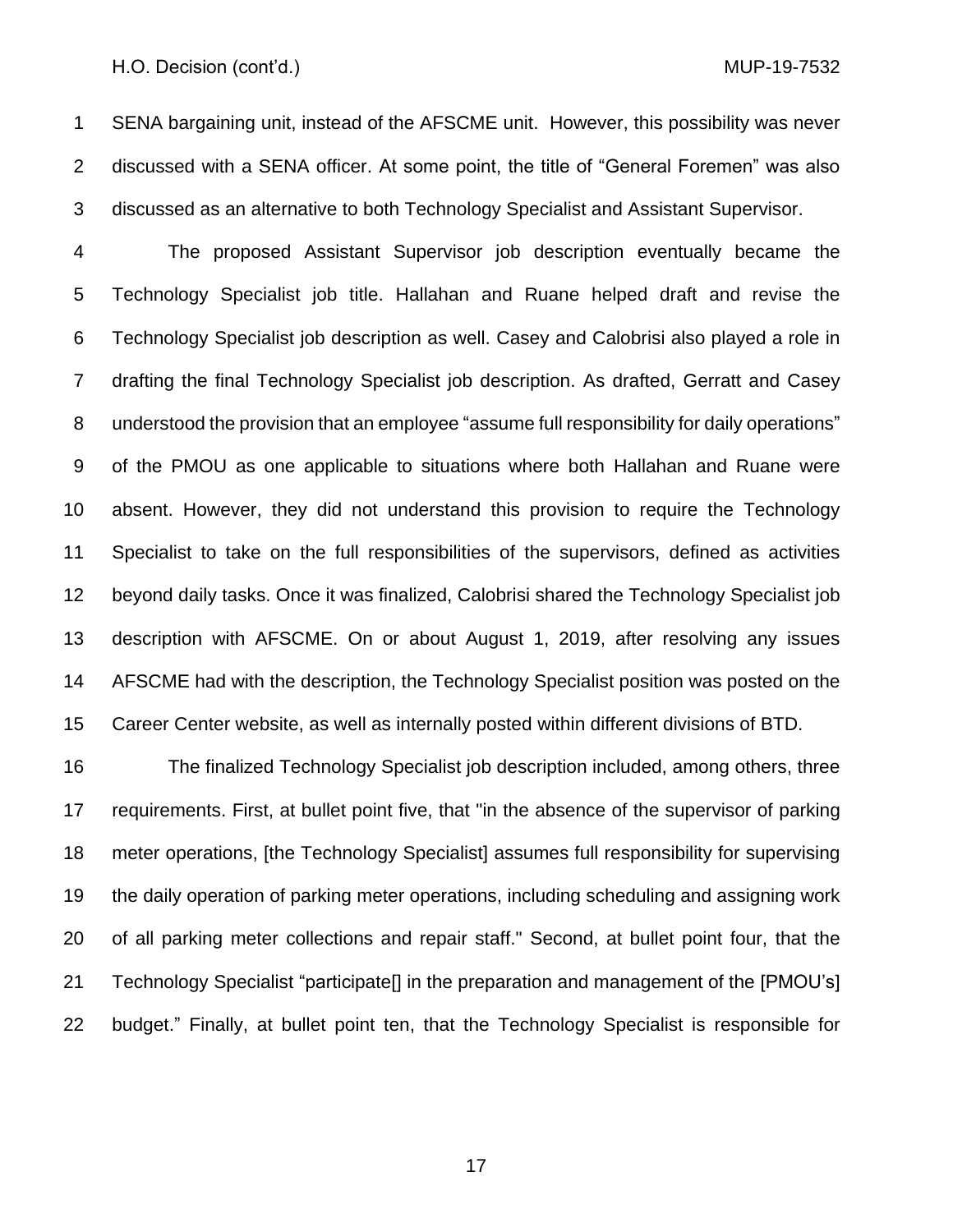"manag[ing] the process of shipping single space mechanisms for repair, including removing meters being shipped from the web-based database..."

 On or about August 22, 2019, SENA President Joseph Smith called Casey regarding his concerns over the Technology Specialist position. Specifically, Smith objected to the Technology Specialist language which stated that the role was responsible for taking on the "full responsibility for supervising the daily operation of parking meter operations" in the absence of PMOU supervisors. Smith also communicated other, additional objections to Calobrisi. At the time, Casey identified the Technology Specialist role as the one she would consider first, should she need to make a TOG assignment for the Supervisor role, because that role would have the knowledge and qualifications to perform at the higher grade. Thus, Casey responded to Smith via email, writing: The new position of Parking Technology Specialist will assume full responsibility for supervising the daily operation of the Parking Meter Operations Division only in the event that both of the two Supervisors of 15 Parking Meter Operations are absent from work on the same day(s) and if they assume these responsibilities for more than 5 days, the Specialist will be TOG'd into the Supervisor of Parking Meter Enforcement position. Despite her response, Casey did not intend to communicate that the Technology Specialist would immediately take on all Supervisor responsibilities prior to receiving a formal TOG assignment.

# **Technology Specialist Stapleton**

- PMOU hired Stapleton as a Technology Specialist on August 26, 2019. Since
- 24 taking her new position, Stapleton's actual job duties have not changed.<sup>9</sup> Stapleton

 In his testimony, Gerratt described some of Stapleton's Technology Specialist responsibilities more expansively than did Stapleton and Hallahan. For example, he disagreed with Stapleton's testimony that she played no role in preparing or managing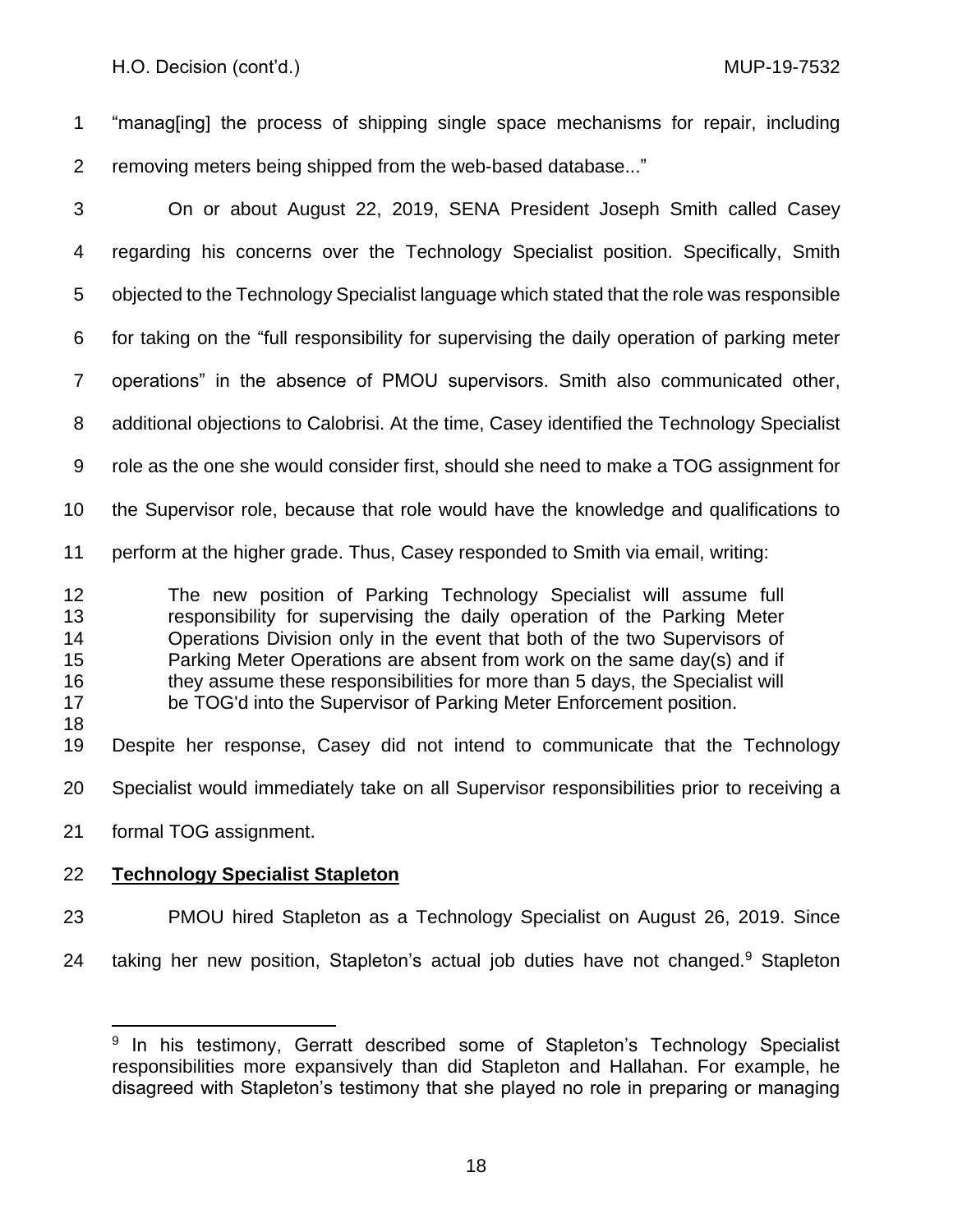continues to consult Hallahan regarding disciplinary matters. Stapleton continues to perform the same limited role in supervising field staff and has taken on no new responsibilities related to special projects. Stapleton continues to perform the same role in the single space meter unit repair process. Stapleton continues to play no role in preparing and managing the PMOU budget. The record contains no evidence that Gerratt, Hallahan or Ruane have told Stapleton that she should be performing any new duties that she is not currently performing, or that the Technology Specialist job description requires her to perform any duties that she is not performing.

# 9 **Supervisory Responsibility in Other Departments**

- 10 The Systems and Operations Unit<sup>10</sup> and Tow and Hold Unit of BTD are also located
- 11 at 200 Frontage Road. The Sign Shop, the Signal Shop, and the Investigators are also
- 12 BTD units, located on Channel Street. The position of Assistant Supervisor exists in the

the Unit's budget and did not supervise its daily operations. Gerratt also testified that Stapleton judges whether a single space mechanism order has been fulfilled and advises on whether an invoice should be paid. To the extent that Stapleton's and Gerratt's testimony conflicts regarding what Stapleton is actually doing, I credit Stapleton's testimony. Additionally, Gerratt's testimony acknowledged the distinctions between Stapleton's role and Hallahan and Ruane's responsibilities, thereby illustrating that there are no significant differences between Stapleton's current and prior role. For instance, Gerratt testified that the Technology Specialist's role is to support the managers with their budget work. However, he also acknowledged that Stapleton does not help to put the budget together and that - except for reviewing specific meter repair invoices and advising Hallahan on whether the invoices should be paid - Stapleton still has no role in monitoring the budget during the year. In other words, while Gerratt believes Stapleton is "managing" the budget, he recognizes that she also advises as to individual invoices, and it is Hallahan who ultimately decides whether an invoice should be paid. Similarly, while stating that Stapleton has some supervisory duties, Gerratt also agreed that Hallahan and Ruane have the overall responsibility for the PMOU, Stapleton acts under their general direction, and she needs their approval to make any major changes to daily operations.

 $10$  This unit is also referred to as the Enforcement "bubble" unit. However, the Parking Enforcement Unit is separate.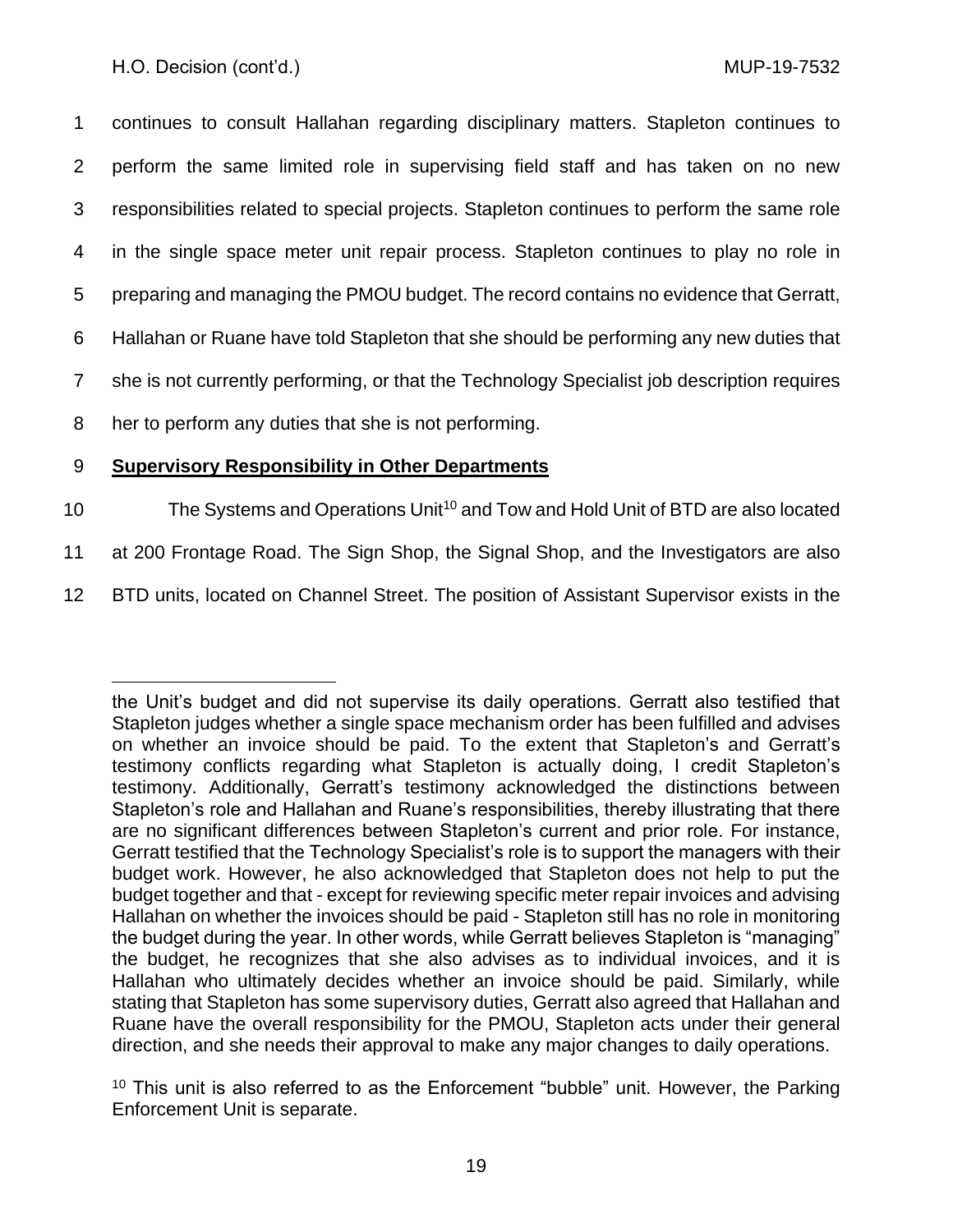Systems and Operations Unit and is an AFSCME position. The Systems and Operations Unit has one manager, a SENA unit position, and up to six supervisors, AFSCME positions, who report to that supervisor. No manager works on the Systems and Operations Unit night shift, and it is supervised by a night supervisor instead.

 Similar to the Systems and Operations Unit, the Tow and Hold, Parking Enforcement, and Sign and Signal units also use supervisory systems wherein "assistant supervisor" positions in the AFSCME bargaining unit act in a limited supervisory capacity in the absence of SENA unit supervisors. Some of the job descriptions for AFSCME positions expressly include this fill-in requirement. For example, the job description for the Assistant Traffic Sign Supervisor, which is an AFSCME position that reports to a SENA position, states that the position "assumes all responsibilities of the Traffic Sign Supervisor in his absence." The Sr. Parking Meter Supervisor II job description – an AFSCME position - states that the incumbent "assumes all duties of the Supervisor of Parking Enforcement in his/her absence." The Supervisor of Parking Enforcement is a SENA position. Assistant supervisor positions also play a more active role in managing budget and inventory needs.

#### OPINION

## **Section 10(a)(5) Allegation**

 Section 10(a)(5) of the Law requires a public employer to give the exclusive collective bargaining representative prior notice and an opportunity to bargain before 21 transferring bargaining unit work to non-bargaining unit personnel. Commonwealth of Massachusetts v. Labor Relations Commission, 60 Mass. App. Ct. 831 (2004). To establish that an employer unilaterally transferred bargaining unit work to non-unit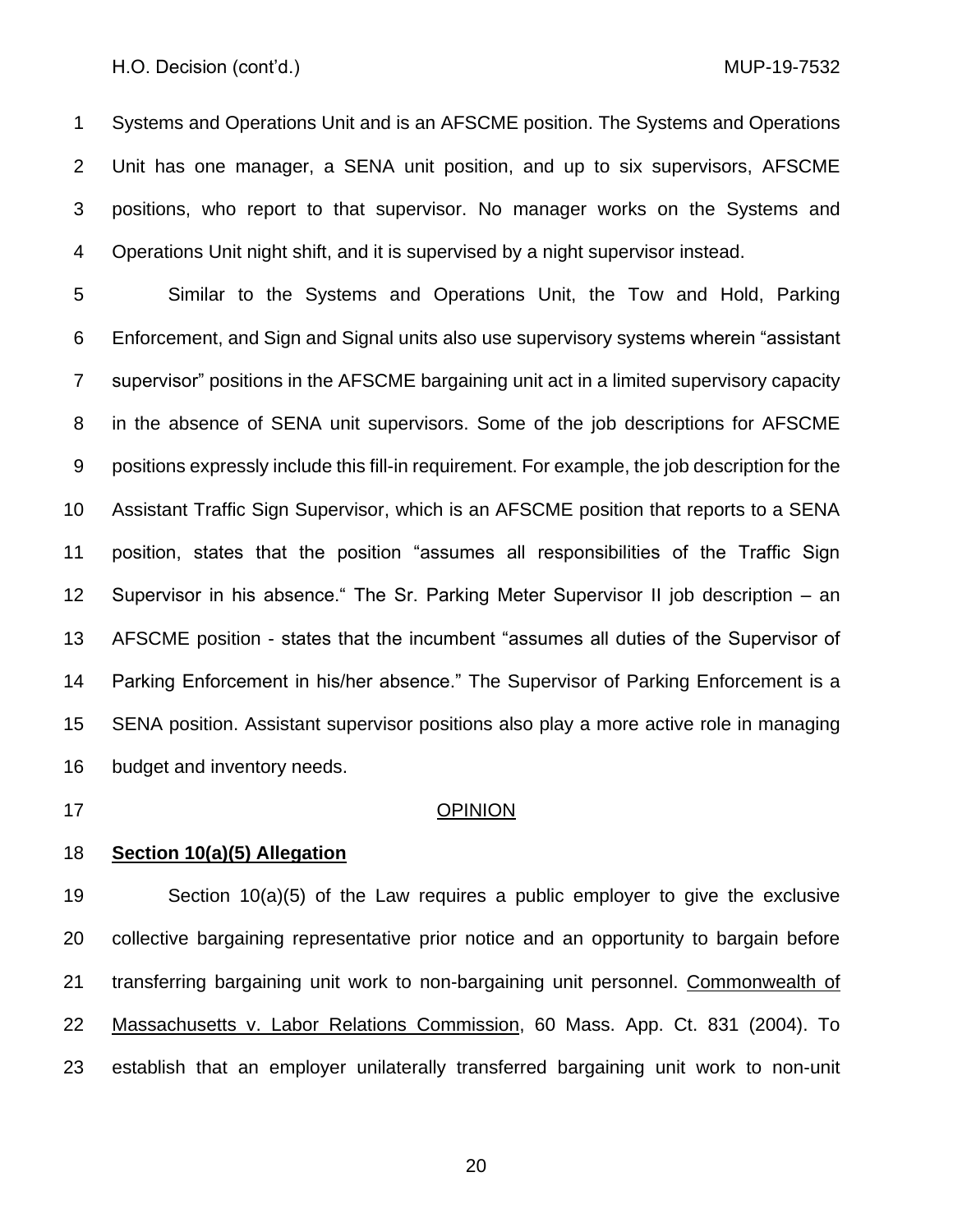personnel, the union must prove the following elements: 1) the employer transferred bargaining unit work to non-unit personnel; 2) the transfer of work had an adverse impact on either individual employees or on the bargaining unit itself; and 3) the employer did not give the union prior notice and an opportunity to bargain over the decision and the impacts of the decision to transfer the work. Id.

 To establish the first element of its prima facie case, the union must show that the unit work at issue traditionally has been performed by bargaining unit employees. City of New Bedford, 15 MLC 1732, 1737, MUP-6488 (May 31, 1989). When work is shared by bargaining unit members and non-unit employees, the Commonwealth Employment Relations Board (CERB) has determined that the work will not be recognized as exclusively bargaining unit work. Higher Education Coordinating Council, 23 MLC 90, 92, SUP-4090 (September 17, 1996). In shared work cases, the employer is not obligated to bargain over every incidental variation in job assignments between unit and non-unit employees. Rather, bargaining must occur only if there is a calculated displacement of 15 bargaining unit work. Id. Therefore, if unit employees traditionally have performed an ascertainable percentage of the work, a significant reduction in the portion of work performed by unit employees, coupled with a corresponding increase in the work performed by non-unit employees, may demonstrated a calculated displacement of unit work. Id.

 The issue in this case is whether the City transferred SENA bargaining unit work when it posted a job description for the newly-created position of Technology Specialist in the PMOU and filled it with an AFSCME unit member. SENA challenges three specific duties that are listed in the job description and argues that they constitute SENA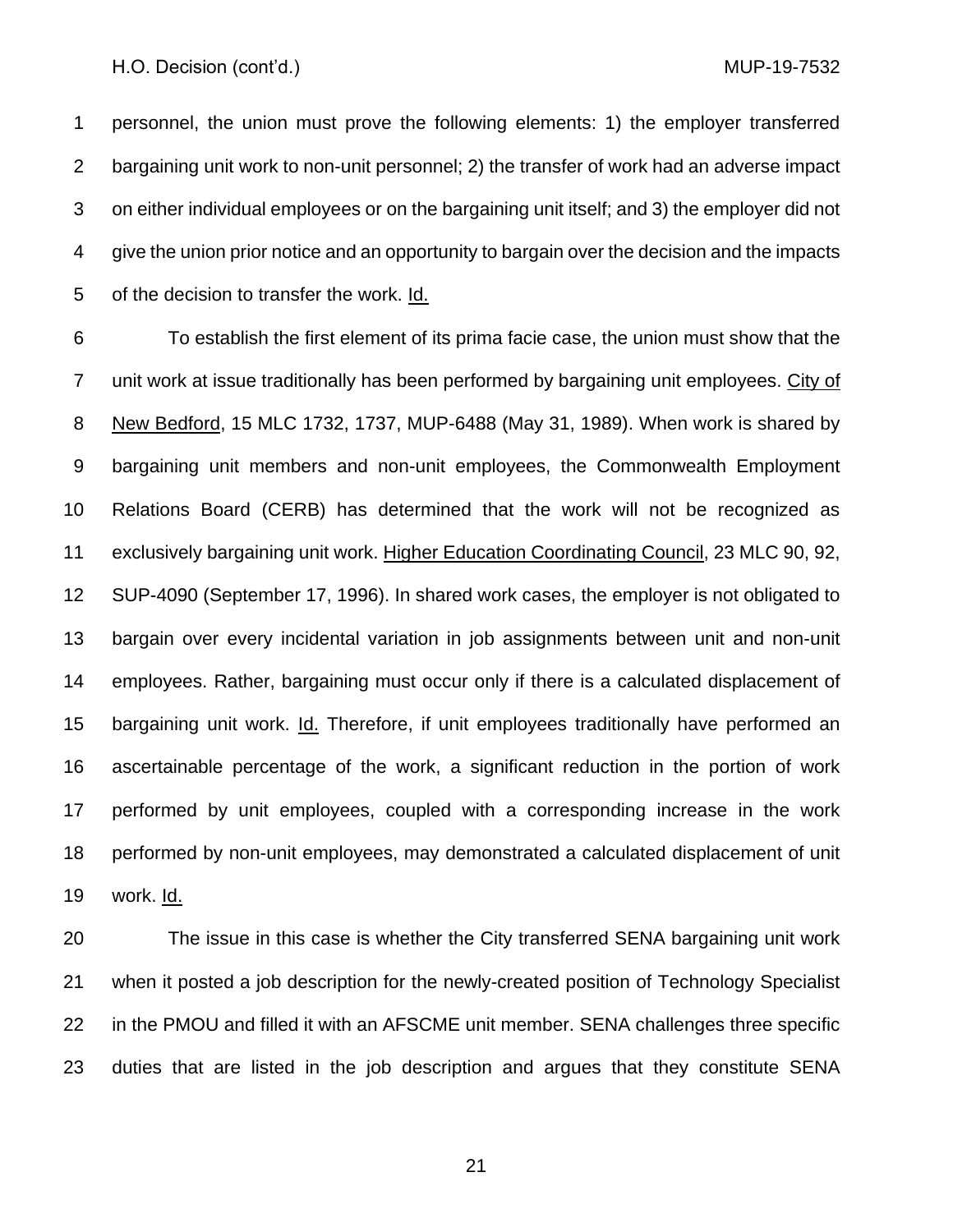bargaining unit work. The challenged duties are: 1) in the absence of the Supervisor of Parking Meter Operations, assumes full responsibility for supervising the daily operation of the Parking Meter Operations Unit, including scheduling and assigning work of all parking meter collections and repair staff; 2) participates in the preparation and management of the division's budget; and 3) manages the process of shipping single space mechanisms for repair, including removing meters being shipped from the web- based database, preparing meters for shipping, creating packing slips, maintaining records of items shipped, packaging and preparing mailing labels.

 The Union asserts that Stapleton is not performing the disputed work at issue. Nevertheless, it argues that the City unlawfully transferred bargaining unit work by announcing – via the Technology Specialist job description - that Stapleton is performing the disputed work, and by insisting that she should be performing the work. In the Union's view, the announcement of a unilateral change violates the Law even if the change is not implemented at the time of the announcement or thereafter. Conversely, the City argues that it has not unlawfully transferred any work from SENA to AFSCME; indeed, that it has not transferred any work at all. Rather, it contends that Stapleton is performing that same work as a Technology Specialist that she previously performed as a Foreperson. In the City's view, there has been no change, no transfer, and thus no bargaining obligation. I am not persuaded by the Union's arguments and find no unlawful transfer of bargaining unit work.

## I. Supervising the Daily Operations of the Parking Meter Operations Unit

 The first disputed duty of the Technology Specialist reads in the job description as follows: "Under [the] general direction of the Supervisor of Parking Meter Operations….In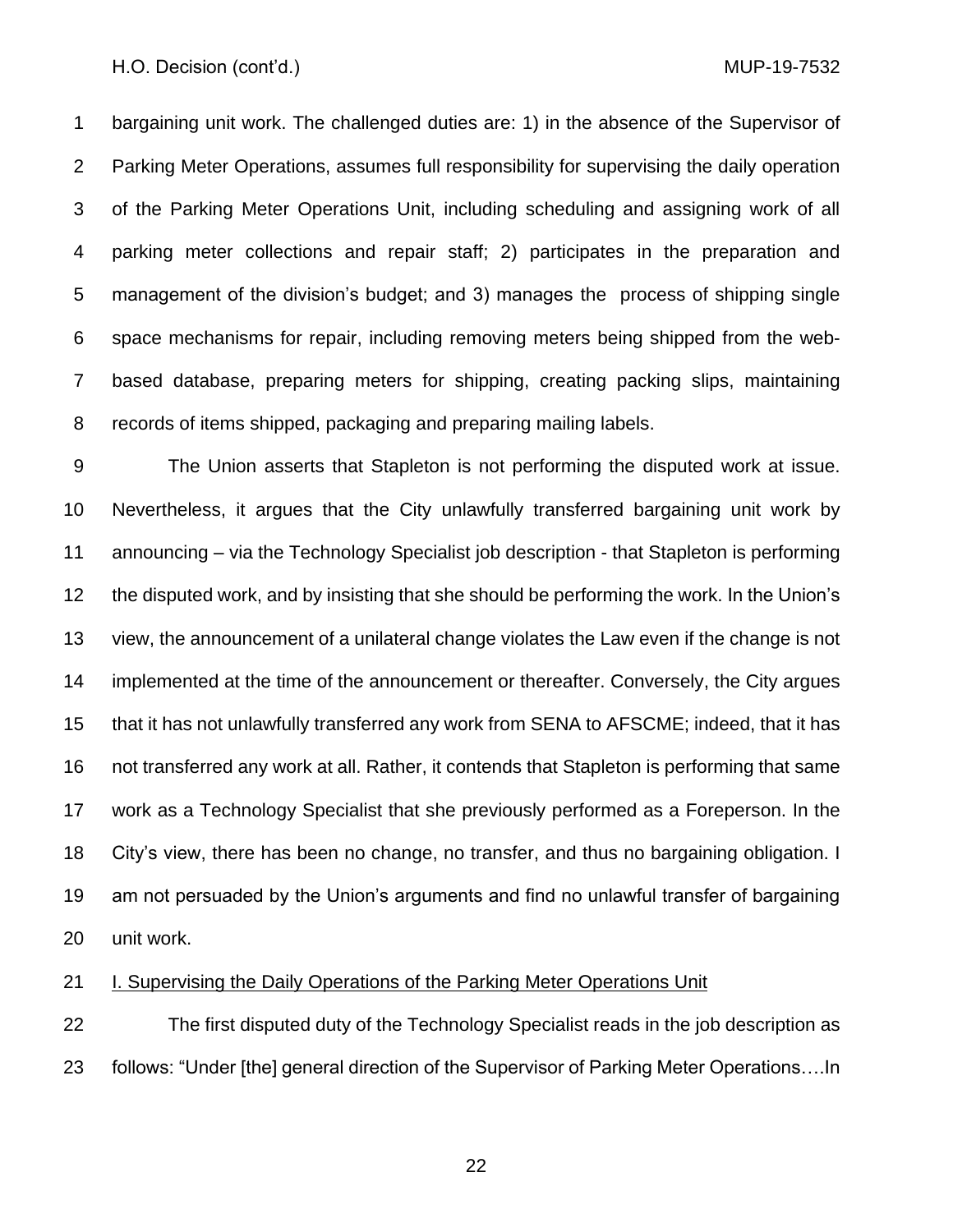the absence of the Supervisor of Parking Meter Operations, assumes full responsibility for supervising the daily operation of the Parking Meter Operations Unit, including scheduling and assigning work of all parking meter collections and repair staff." As stated, Stapleton's job description gives her "full responsibility for supervising the daily operation of the Parking Meter Operations Unit" only when Hallahan and Ruane are both absent. As the parties agree, and as the facts – including Stapleton's prior job description - show, Stapleton already performed supervisory work as a Parking Meter Operations Foreperson. Thus, the focus here is only on the new "full responsibility" she now has of filling in for Hallahan and Ruane in their absence. Therefore, I must consider whether the work of filling in for an absent supervisor is work that AFSCME unit members previously performed. It is.

 Equivalent job descriptions for various positions in AFSCME's bargaining unit state that the individual in the position is responsible for performing the duties of an absent SENA supervisor. Specifically, the job description for the AFSCME Assistant Traffic Sign Supervisor who reports to a SENA position, states that the position "assumes all responsibilities of the Traffic Sign Supervisor in his absence." Similarly, the AFSCME Sr. Parking Meter Supervisor II job description states that the incumbent "assumes all duties of the Supervisor of Parking Enforcement in his/her absence," and the Supervisor of Parking Enforcement is a SENA position. Consequently, SENA unit members' supervisory responsibilities in the Transportation Department have consistently been shared with AFSCME unit members in their absence, and thus the fill-in duties included in the Technology Specialist job description can be viewed as shared work.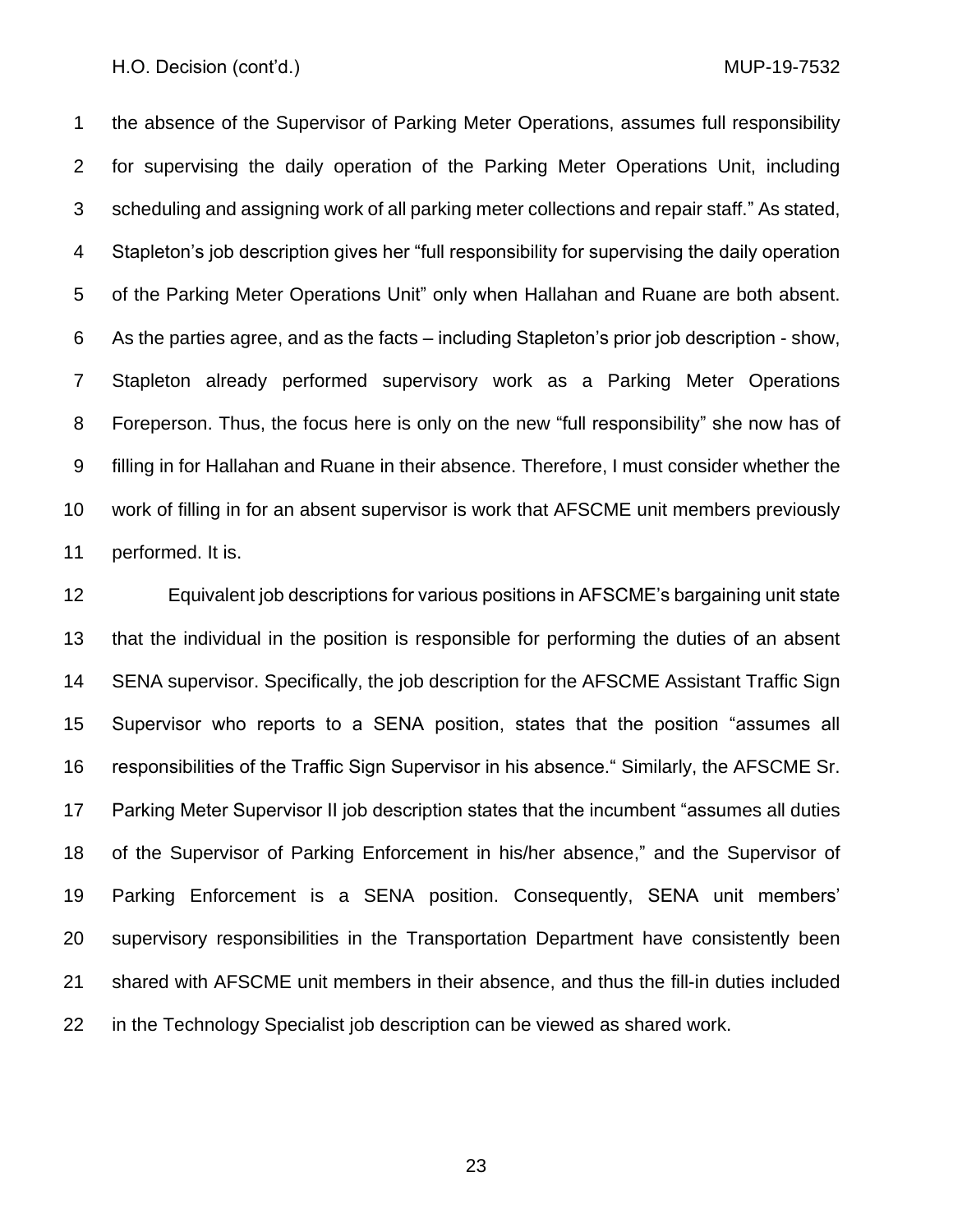Accordingly, I next consider whether there has been a calculated displacement of this shared work. As the job description clearly states, and Casey reiterated in her August 22, 2019 email to Smith, the Technology Specialist only assumes "full responsibility" for supervising the PMOU in the absence of the Supervisor of Parking Meter Operations. Thus, the full responsibility for supervising the Unit's daily operations continues to permanently rest with SENA members, and at best, is only temporarily transferred to an AFSCME unit member. As of the date of the hearing, Stapleton had not performed any new duties in her position as Technology Specialist. The Union does not dispute this testimony, and there is no contrary evidence. Consequently, there is no evidence of an increase in the percentage of work that AFSCME members perform, and no evidence of a corresponding decrease in the percentage of supervisory responsibilities that SENA members perform. Thus, the Union has failed to establish a calculated displacement of shared work.

 Further, there is no evidence of an adverse impact to any SENA member or the bargaining unit as a whole. As noted, Stapleton would only fill in for Hallahan and Ruane if they were both absent, so neither they, nor the bargaining unit, will lose any duties so long as they stay in their positions. Additionally, the SENA and AFSCME Contract TOG procedures, which apply if Stapleton began performing Hallahan or Ruane's duties for longer than five days, would ensure that Stapleton received SENA wages, paid SENA dues, and was otherwise considered a SENA member if she temporarily performed their job duties for a longer period. Although the Union alleges that the Technology Specialist position will prompt a gradual erosion of the bargaining unit, it has not produced evidence 23 to establish this result or shown that such a result is likely. See Chief Justice for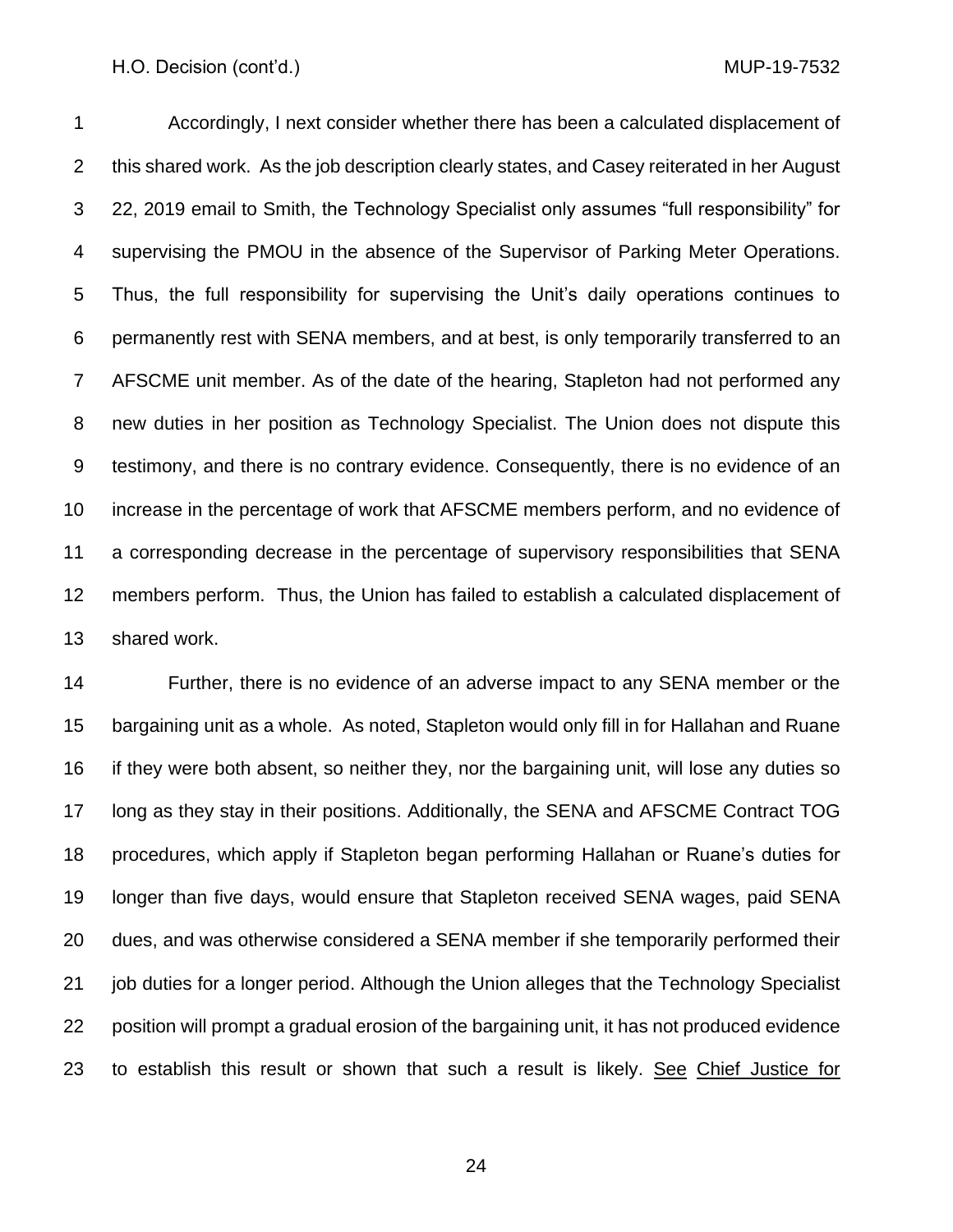Administration and Management of the Trial Court v. CERB, 79 Mass. App. Ct. 374 (2011) (finding no violation where there was no evidence of an eventual elimination of the bargaining unit through gradual erosion of bargaining unit duties and that hypothetic detriments do not establish the requisite proof).

 The Union's arguments to the contrary are unpersuasive. First and fundamentally, the Union disputes the City's position that Stapleton already performed the Technology Specialist duties at issue when she held the Foreperson position. Although both parties agree that Stapleton's duties did not change when she took on the Technology Specialist position, the Union argues that the job description unlawfully "announced" that she would perform them going forward. The Union further contends that she will be required to perform new, additional duties when both Hallahan and Ruane are both absent, even if this hasn't previously occurred. However, the Union cannot turn the City's posting of the Technology Specialist job description into unlawful conduct merely by characterizing it as an "announcement" of newly imposed duties, particularly where Stapleton is not actually performing new SENA duties and has not been told to do so. The Union provided no persuasive case to support its theory, and the cases it cites are factually distinguishable 17 as none of them concern an employee accepting a new position with overlapping duties.<sup>11</sup>

 For example, the Union cited ABC Auto Prod. Corp. 307 NLRB 248 (1992) where the National Labor Relations Board (NLRB) held that an employer unlawfully announced the implementation of a new health and welfare plan. However, announcing the implementation of a new health and welfare plan that will change terms and conditions of employment for all employees is different than creating a new position and drafting a new job description to reflect an employee's broader and more technical responsibilities. The Union further argued that the City's action conveyed the message that it no longer intended to deal with the Union. However, such a theory could apply to every unilateral change case. Contrary to the Union's contention, the City did not uniquely convey - by its words or actions - such a message here.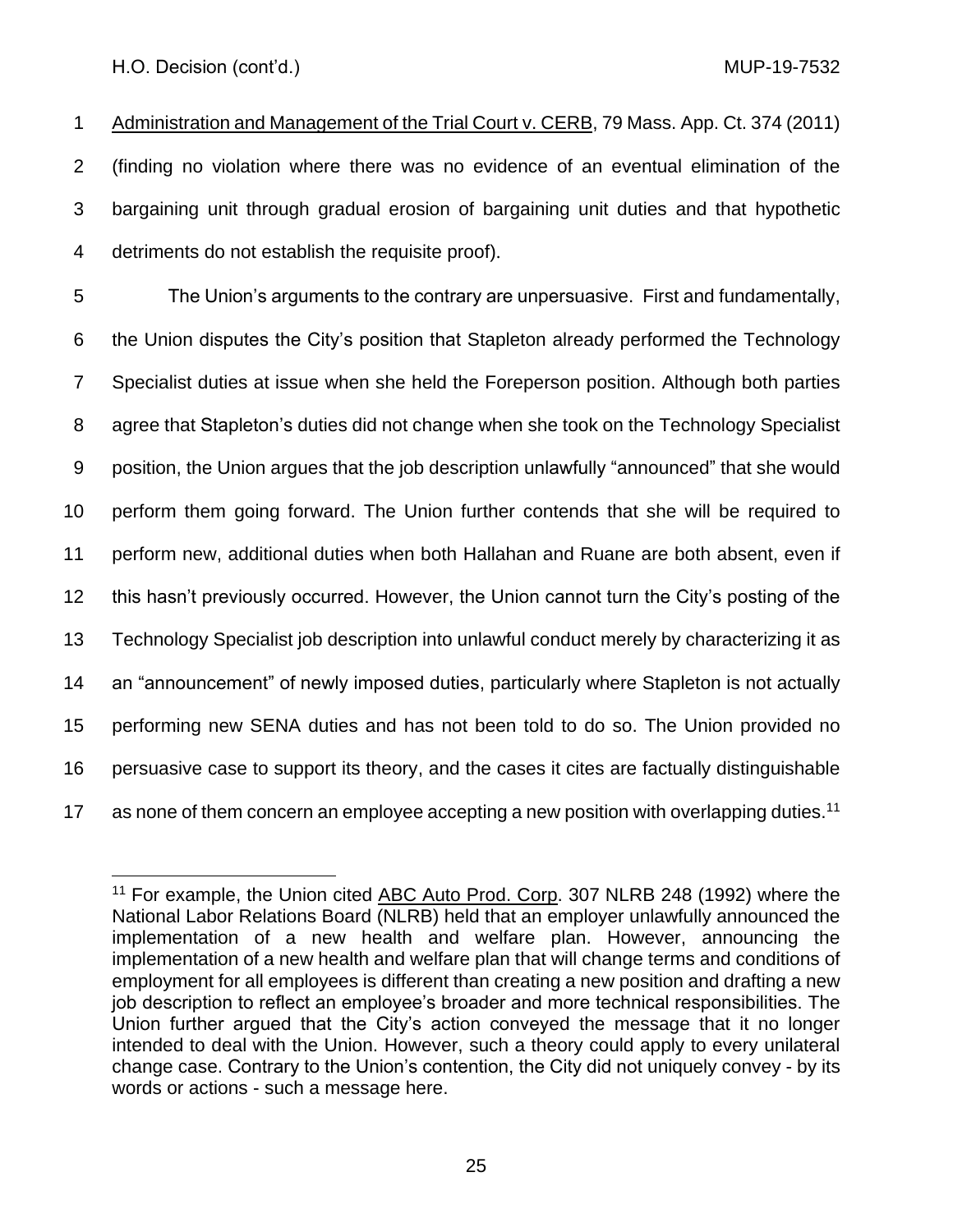Second, as noted above, there is no evidence that Stapleton's supervisors have insisted that she perform any additional duties or stated that the job description requires her to do so. If anything, Gerratt's stated motivation in creating the Technology Specialist was to enable Stapleton to receive a higher grade for the work she was already doing as a Foreperson, not to transfer additional responsibilities. Indeed, Gerratt acknowledged in his testimony that the way the operations have been supervised has not changed since Stapleton took on the Technology Specialist position. Although Gerratt may have described her responsibilities more broadly in his testimony, he was only involved in drafting the job description and does not supervise her on a daily basis. In other words, at most, any difference between Stapleton's prior job duties and her new position is attributable to an issue in drafting, not an actual transfer of work.

 Third, the Union has not presented persuasive case law holding that the Technology Specialist's fill-in duties cannot be considered shared work because SENA was not aware that other AFSCME job descriptions contained supervisory fill-in requirements. See generally, City of Newton, 35 MLC 142, MUP-02-3634 (December 31, 2008) (civilian employees shared certain duties with traffic officer by performing duties when the officer was not present in the office); City of New Bedford, 39 MLC 126, MUP- 09-5582 (November 15, 2012) (court liaison officers shared work with clerk typist and performed certain duties when clerk typist was not available). Moreover, the shared work analysis is applicable here even though certain SENA supervisors' duties were shared 21 with AFSCME members who worked in departments other than the PMOU. See Commonwealth of Massachusetts, 42 MLC 109, SUP-13-2604 (October 19, 2015)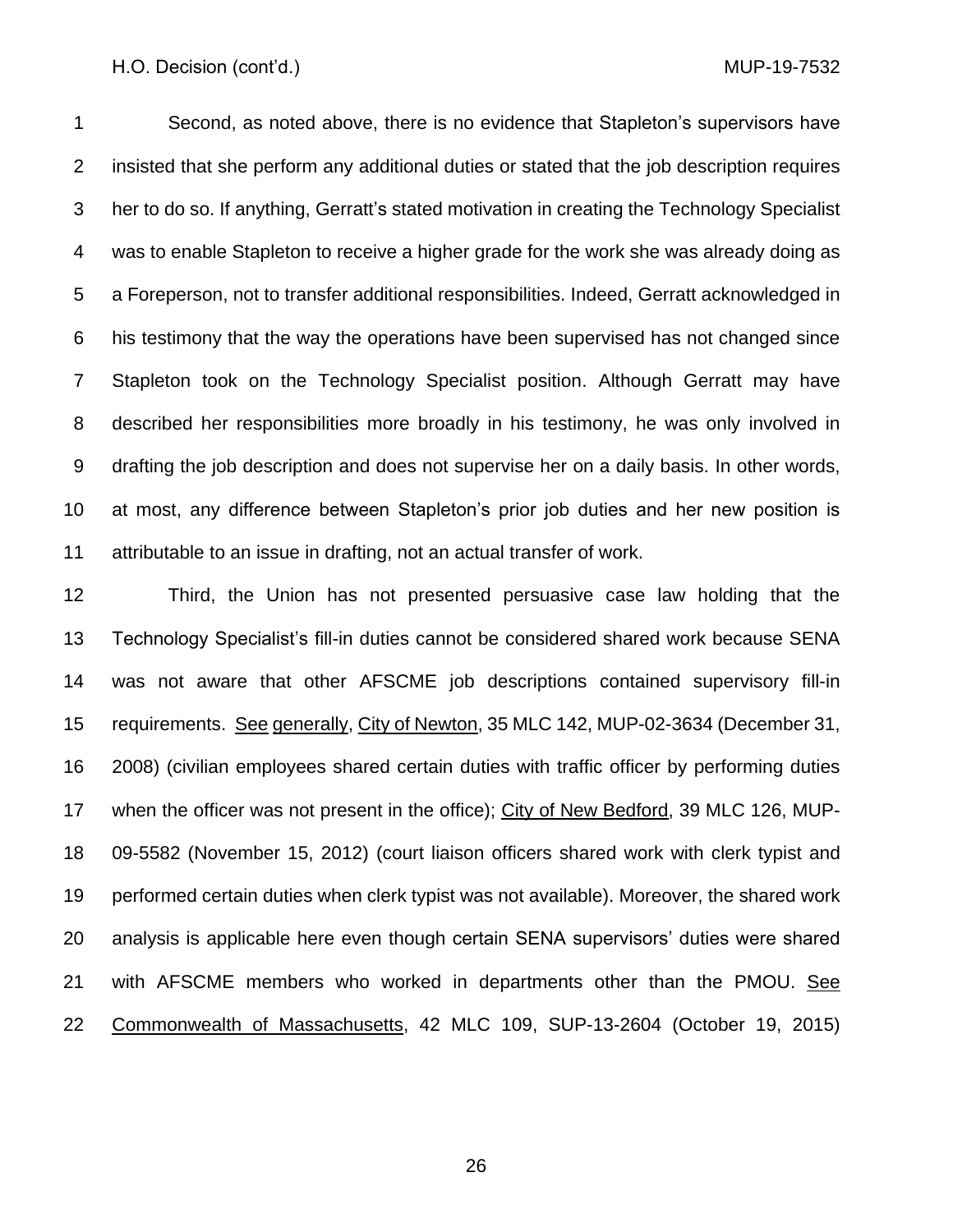(hearing officer properly found that work was shared between unit members and non-unit members on a system-wide, rather than individual facility basis.)

 Consequently, the Union has not established by a preponderance of the evidence that the City unlawfully transferred SENA bargaining unit work to AFSCME's bargaining unit when it gave the Technology Specialist the duty of assuming full responsibility for supervising the daily operation of the Parking Meter Operations Unit in the absence of the Supervisors of Parking Meter Operations.

## II. Participates in the Preparation and Management of the Budget

 The Technology Specialist job description requires Stapleton to "participate in the preparation and management of the division's budget." Stapleton's Parking Meter Operations Foreperson job description required her to "assist[] in the preparation of the Division's budget." The evidence clearly shows that Stapleton's budgetary duties did not change when she took on the Technology Specialist job, and that she does not manage the budget or participate in the management or creation of the budget. Rather, the evidence shows, and the Union acknowledges, that Hallahan, not Stapleton, prepares and manages the Unit's budget.

 Further, the words used in the job description did not create any new expectations or responsibilities for the Technology Specialist. Gerratt confirmed that Stapleton does not do any work "putting together" the budget, Hallahan does most of the budget-related work himself, and the Technology Specialist's role is to support the managers in their work with the budget. Although Gerratt may believe that Stapleton's knowledge about whether certain invoices have been paid causes her to "manage" the budget, he again did not state that there are any new duties in the new job description that she should or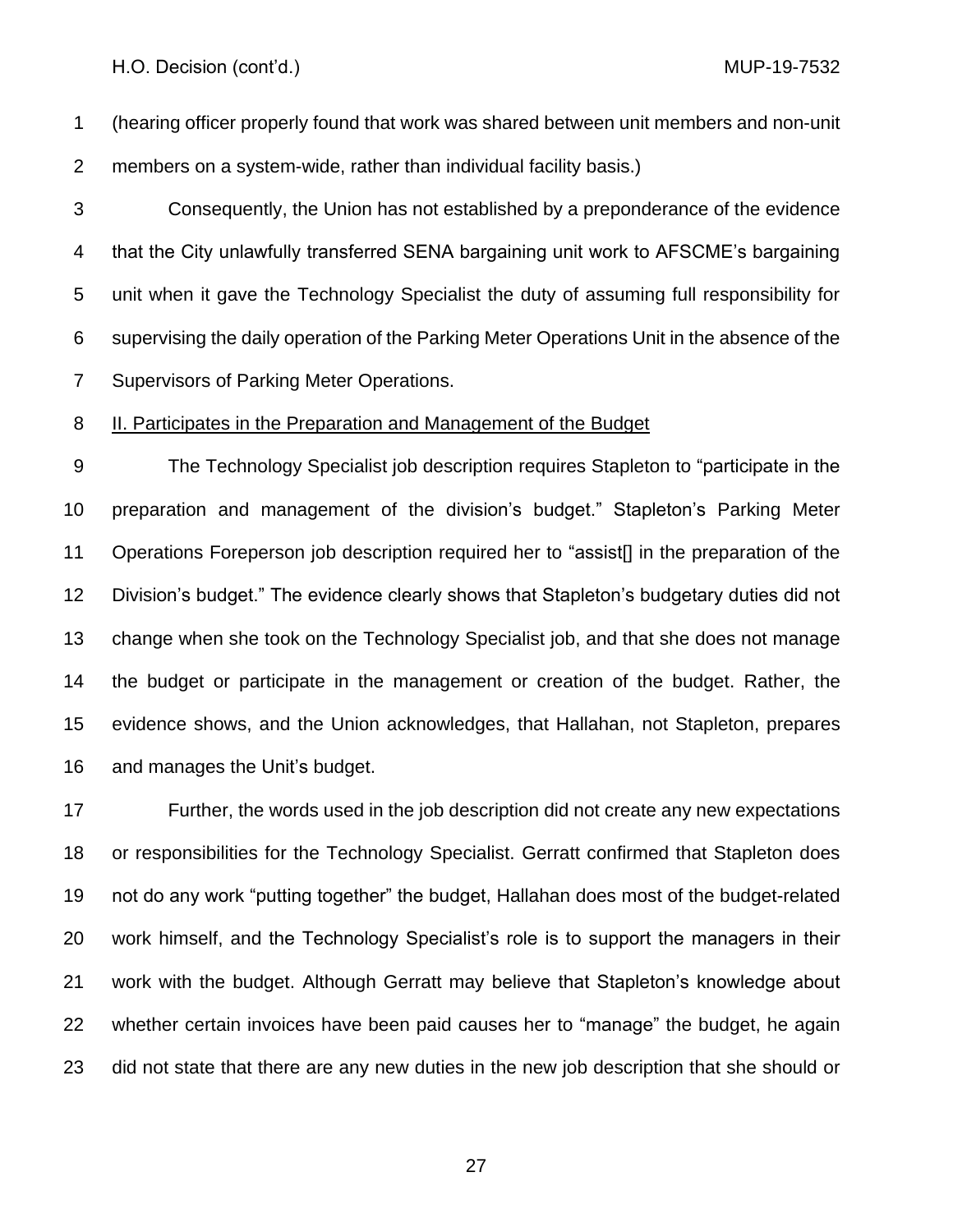will be performing. In short, Stapleton has not been given new SENA work regarding the budget; she is not doing any new work; there was and continues to be a distinction between Stapleton and Hallahan's budgetary work; and the new job description did not blend their budgeting responsibilities. Consequently, the Union did not establish by a preponderance of the evidence that the City transferred SENA work to an AFSCME bargaining unit member.

## III. Process of Shipping Single Space Mechanisms

8 I similarly find that the City did not transfer any SENA duties to the AFSCME bargaining unit when it stated in the Technology Specialist job description that the Technology Specialist, "under [the] general direction of the Supervisor of Parking Meter Operations"… "manages [the] process of shipping single space mechanisms for repair including removing meters being shipped from the web-based database, preparing meters for shipping, creating packing slips, maintaining records of items shipped, packaging and preparing labels." Pursuant to the Parking Meter Operations Foreperson job description, Stapleton was already responsible for preparing work orders for meter installations and removals. Stapleton testified that she currently performs the same duties with respect to the process of shipping single space parking mechanisms that she did while holding the position of Foreperson, and the Union acknowledges that Hallahan, not Stapleton, manages the process of shipping single space mechanisms. Thus, the evidence shows that Stapleton is performing the same duties as Technology Specialist that she performed as Foreperson, and that she is not actually performing any of SENA's work.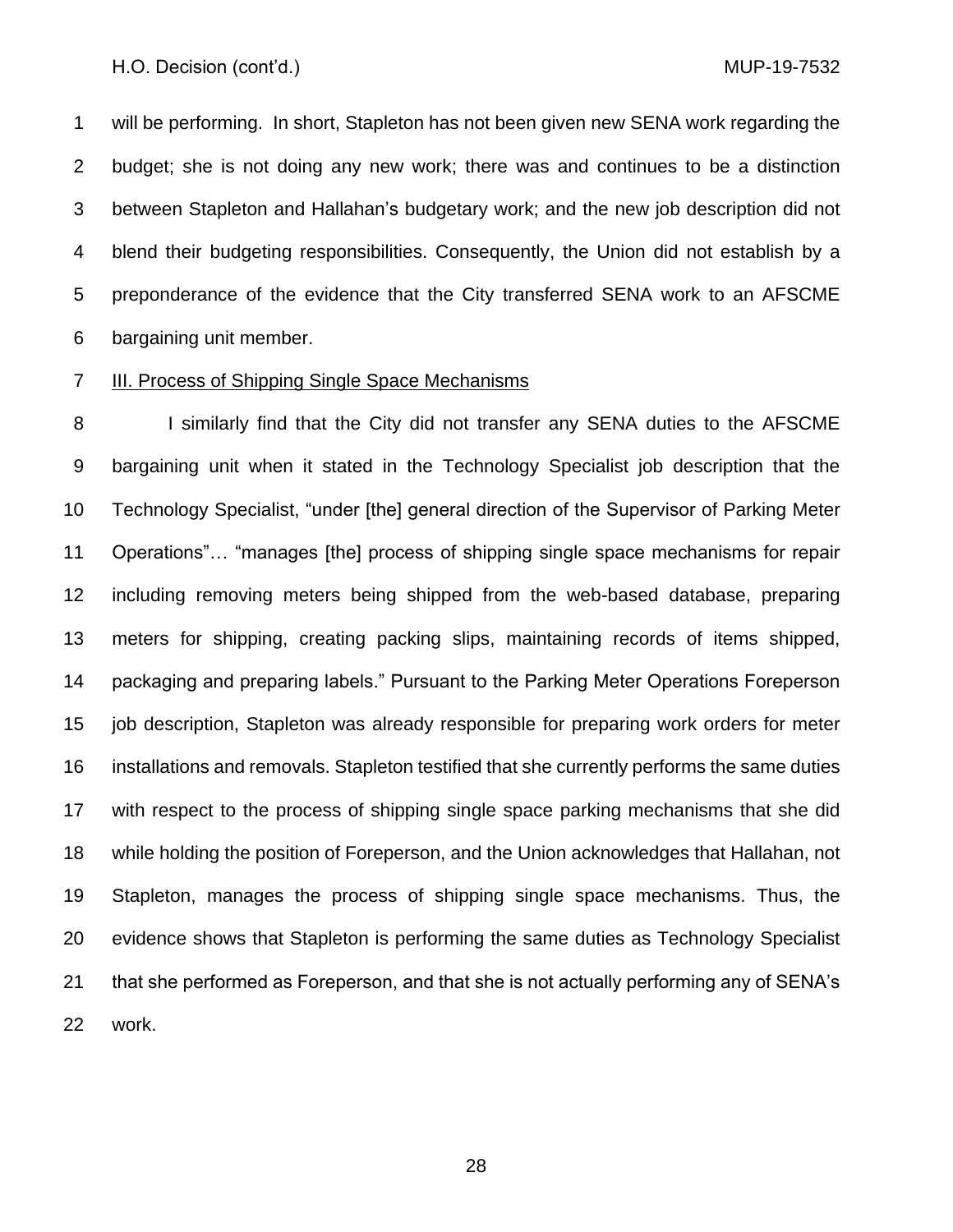The Union argues, however, that the wording of the job description, coupled with the City's argument that Stapleton should be managing the process of shipping single space mechanisms, shows that the City expects her to perform new SENA duties. As a result, the Union claims that such an expectation constitutes a transfer of work, even if Stapleton is not actually performing the new duties. I disagree.

 Gerratt expansively described Stapleton's duties in his testimony and emphasized that she determines whether an order has been fulfilled as it should, including advising Hallahan about paying specific invoices. However, Gerratt also acknowledged that Hallahan – not Stapleton - ultimately decides whether an invoice should be paid. Significantly, there is no evidence that Gerratt has told Stapleton to perform tasks that she is not performing or that he has advised Hallahan to redistribute responsibilities following her elevation to Technology Specialist.

 Further, the Technology Specialist job description only requires Stapleton to "manage the process for shipping single space mechanisms" *under the general direction* of the Supervisor of Parking Meter Operations. Consequently, though the new job description uses the term "manage," it does not give the AFSCME position the sole or independent responsibility for the entire process. Instead, as the Union points out, Hallahan is still in charge of the single space meter return process. Although Gerratt may have used different words to describe Stapleton's responsibilities, he did not identify any duties that she should – but does not – perform. Rather, Gerratt characterized the work that Stapleton was performing as a Foreperson as "managing the process of shipping single-space mechanisms" and noted that this work has not changed since she assumed the Technology Specialist position. Consequently, it is clear that regardless of any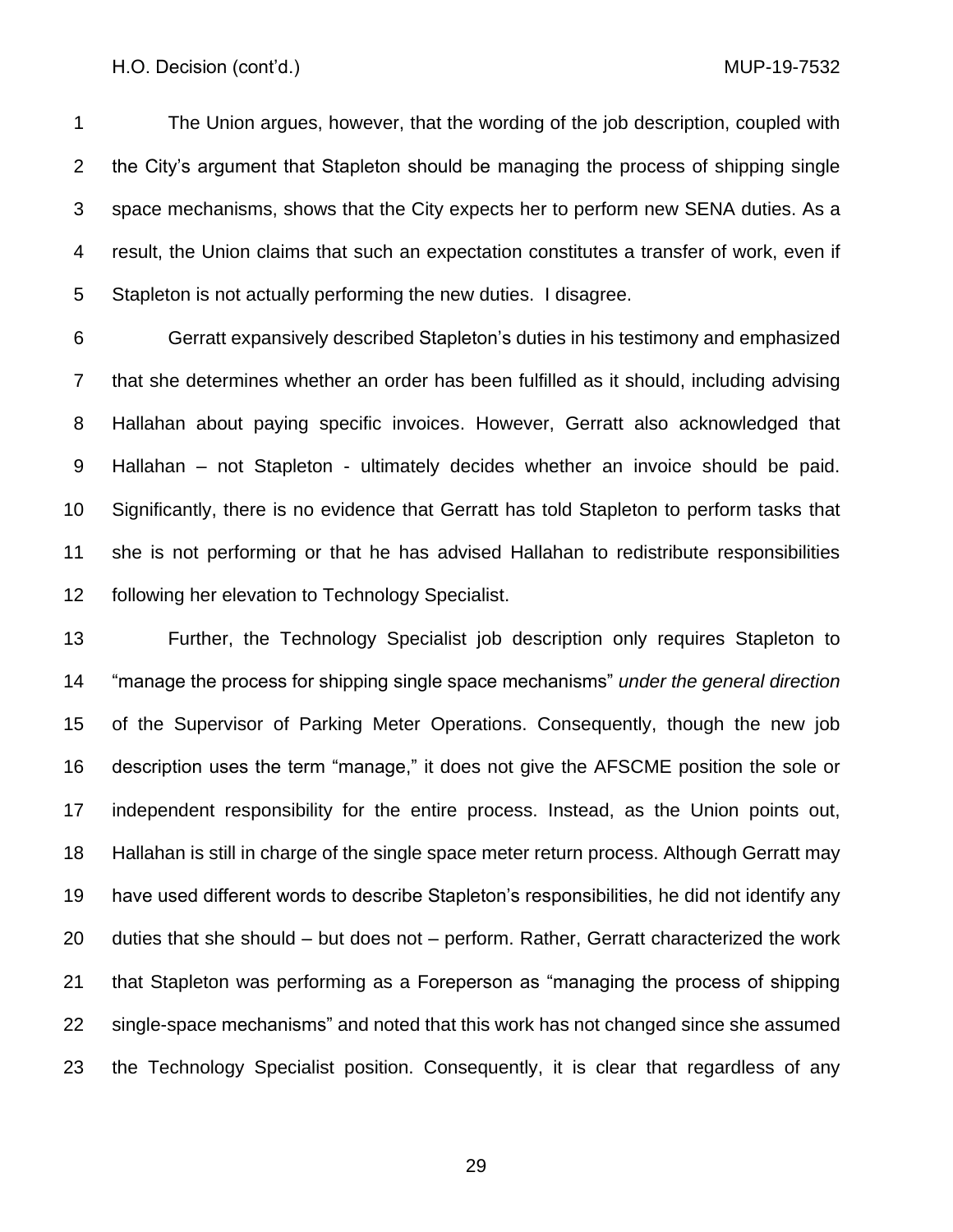differences between the wording of the two job descriptions, Gerratt does not expect the Technology Specialist to have any new or expanded responsibilities with respect to the 3 process of shipping single space mechanisms and no actual job duties have changed. <sup>12</sup> Simply put, the evidence does not show a transfer of new work; instead, the job description simply uses new words to describe old duties. Consequently, the Union has not established by a preponderance of the evidence that the City unlawfully transferred SENA work to an AFSCME unit position.

## **Section 10(a)(1) Allegation**

 In the alternative, the Union argues in its post-hearing brief that it is an independent violation of Section 10(a)(1) for an employer to announce a unilateral change, even if it does not subsequently implement that change. I decline to consider this allegation because it was not included in the Complaint or litigated at the hearing.

 Conduct not specifically pleaded in a complaint may form the basis for an unfair labor practice finding when the conduct relates to the general subject matter of the 15 complaint, and the issue has been fully litigated. Town of Norwell, 18 MLC 1263, 1264, MUP-6962 (January 22, 1992). At minimum, "full litigation" requires that the respondent be given some notice that the subject is in issue, and thus be given an opportunity to present evidence concerning the facts material to the subject. Whitman-Hanson Regional School Committee, 10 MLC 1606, 1607-1608, MUP-5249 (May 17, 1984). The test is

 In the representation case context, the CERB generally does not decide questions of unit placement based solely on job descriptions and seeks testimony regarding the actual duties of disputed positions. See generally, Marion School Committee, 30 MLC 101, CAS-02-3531 (January 2, 2004). Similarly, here, the wording of the Technology Specialist job description is less significant than the reality of what Stapleton is doing and what she has – and has not – been expected to do.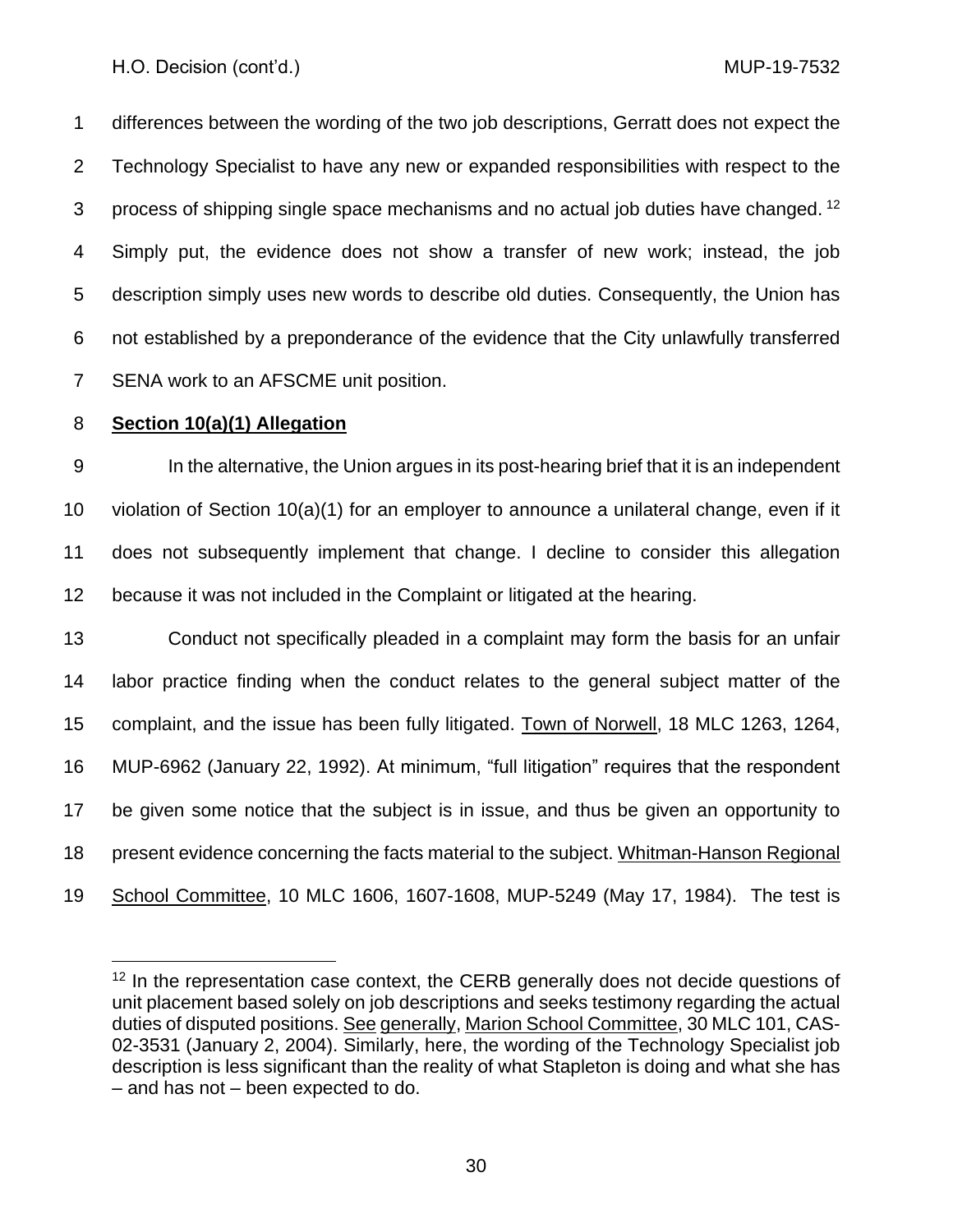one of fairness under the circumstances of each case - whether the respondent knew what conduct was in issue and had a fair opportunity to present its defense. Town of Randolph, 8 MLC 2044, 2051, MUP-4589 (April 23, 1982). Further, even if a newly raised allegation is related to the general subject matter of the complaint, it is not considered fully litigated when a charging party did not seek to amend the complaint until after the hearing was over and the record was closed. See City of Boston, 46 MLC 191, 197-198, MUP-17-6211, MUP-18-6679 (March 31, 2020).

 I have not found that the City implemented a unilateral change that could have been announced. However, even if I did, I would not consider this new Section 10(a)(1) allegation. The allegation was not included in the Complaint, the Union did not raise the argument in its opening statement, and the City did not include the argument in its brief. 12 Consequently, it is clear that the independent  $10(a)(1)$  allegation was not litigated at the hearing.

## CONCLUSION

 Based on the record and for the reasons explained above, I conclude that the City did not unlawfully transfer bargaining unit work to non-bargaining unit personnel as 17 alleged in the Complaint.<sup>13</sup>

> COMMONWEALTH OF MASSACHUSETTS DEPARTMENT OF LABOR RELATIONS

\_\_\_\_\_\_\_\_\_\_\_\_\_\_\_\_\_\_\_\_\_\_\_\_\_\_\_\_\_\_\_\_\_\_\_\_

SUSAN L. ATWATER, ESQ. HEARING OFFICER

 I make no finding on whether the City would violate the Law if, in the future, it used the Technology Specialist job description to engage in an actual transfer of work, such as by requiring Stapleton to assume additional job duties under an expansive reading of her job description.